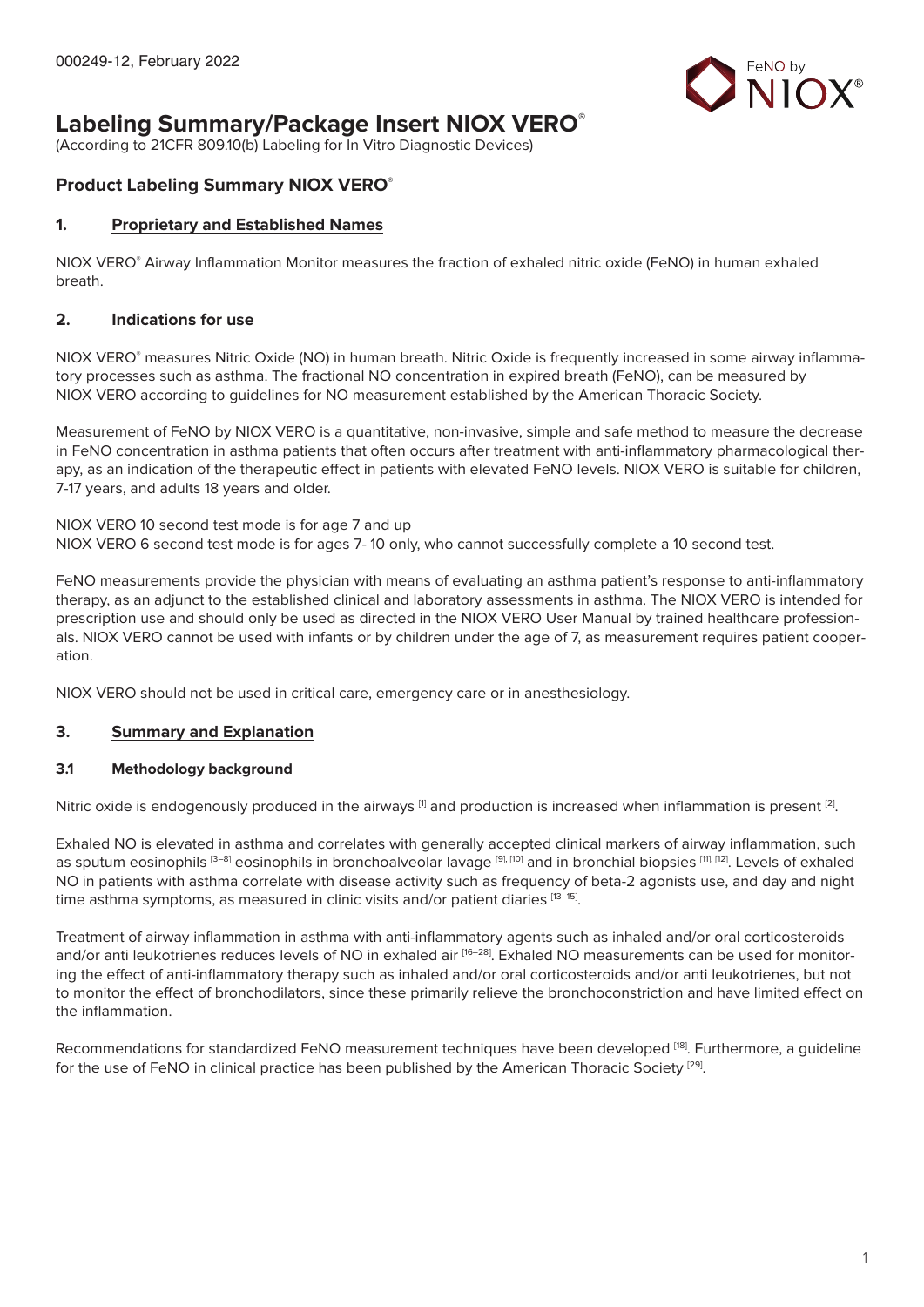### **3.2 Product characteristics**

NIOX VERO<sup>®</sup> is designed as a hand-held device for measuring FeNO, a marker of airway inflammation, in exhaled breath from humans. NIOX VERO is suitable for children, approximately 7 - 17 years, and adults 18 years and older.

NIOX VERO follows in all essential aspects the recommendations from American Thoracic Society (ATS) and European Respiratory Society (ERS) for standardized measurement procedures of exhaled NO [18]. NIOX VERO uses an electrochemical sensor technology as the analytical method. One vital advantage of this technology is that NIOX VERO requires no calibration. Built-in controls and an External Quality Control Procedure ensure reliability of measured values.

NIOX VERO can be used at hospital clinics and in a General Practitioner setting [30].

### **4. Training requirements**

NIOX VERO should only be operated by trained healthcare professionals and only after careful reading of the NIOX VERO User Manual.

### **5. Clinical Limitations**

NIOX VERO is a Prescription Use Device according to 21 CFR 801(D)

NIOX VERO cannot be used with infants or by children approximately under age of 7, as it requires patient cooperation. The determining factor for age limitation is based on a patient's ability to understand and execute the instructions given.

Elevated FeNO levels are also found in other inflammatory conditions aside from asthma, such as allergic rhinitis [31], systemic lupus erythematosus [32] and liver cirrhosis [33] and COPD including COPD overlap syndrome [34], [35].

Viral infections might lead to increased FeNO levels. The mechanism behind this increase is however separate from the one causing the increased levels seen in allergic inflammation. Virus related increases in FeNO may be resistant to corticosteroid treatment [36].

Recent intake of nitrate rich food, such as lettuce, can lead to increased FeNO levels [37].

Diseases associated with decreased levels of nitric oxide are for instance cystic fibrosis [38], primary ciliary dyskinesia [38] and pulmonary hypertension [39].

Smoking reduces exhaled NO levels. However, FeNO can still differentiate asthmatics from non-asthmatics among smokers. In a recent study of subjects with respiratory symptoms, those who were diagnosed with asthma and also were current smokers had an increase in FeNO of 60%, compared to current smokers with airway symptoms not diagnosed as asthma [40].

Other factors that may affect FeNO levels are reviewed in section 12, Limitations of the procedure.

In some patients, FeNO is persistently high despite anti-inflammatory treatment. This could be due to several factors, such as non-compliance, poor inhaler technique, inadequate corticosteroid dosage, or continuous allergen exposure [41]-[43]. There may also be a small number of patients, especially those with severe asthma, who are unresponsive to steroid treatment or who need additional and other treatments [44]-[46].

In a previous study performed with NIOX MINO<sup>®</sup>, 26 out of 147 of the subjects (18%) did not show a significant decrease in FeNO value despite a significant change in Asthma Control Questionnaire (ACQ). For NIOX® the figure was 28 out of 147 subjects (19%).

In a previous study performed with NIOX, 11 out of 62 patients (18%) showed no decrease in FENO after anti-inflammatory treatment, and 9 out of 62 (15%) showed no decrease in FeNO despite improvement in asthma symptoms [20].

The medical explanation behind a lack of FeNO change has not been explicitly evaluated.

# **6. Risks to Health**

There are no known direct risks to patient health posed by use of NIOX VERO. However, failure of the test to perform as indicated or erroneous interpretation of results may lead to improper patient management. Therefore, use of FeNO measurement results to adjust a treatment regimen without consideration of other clinical factors could pose a risk.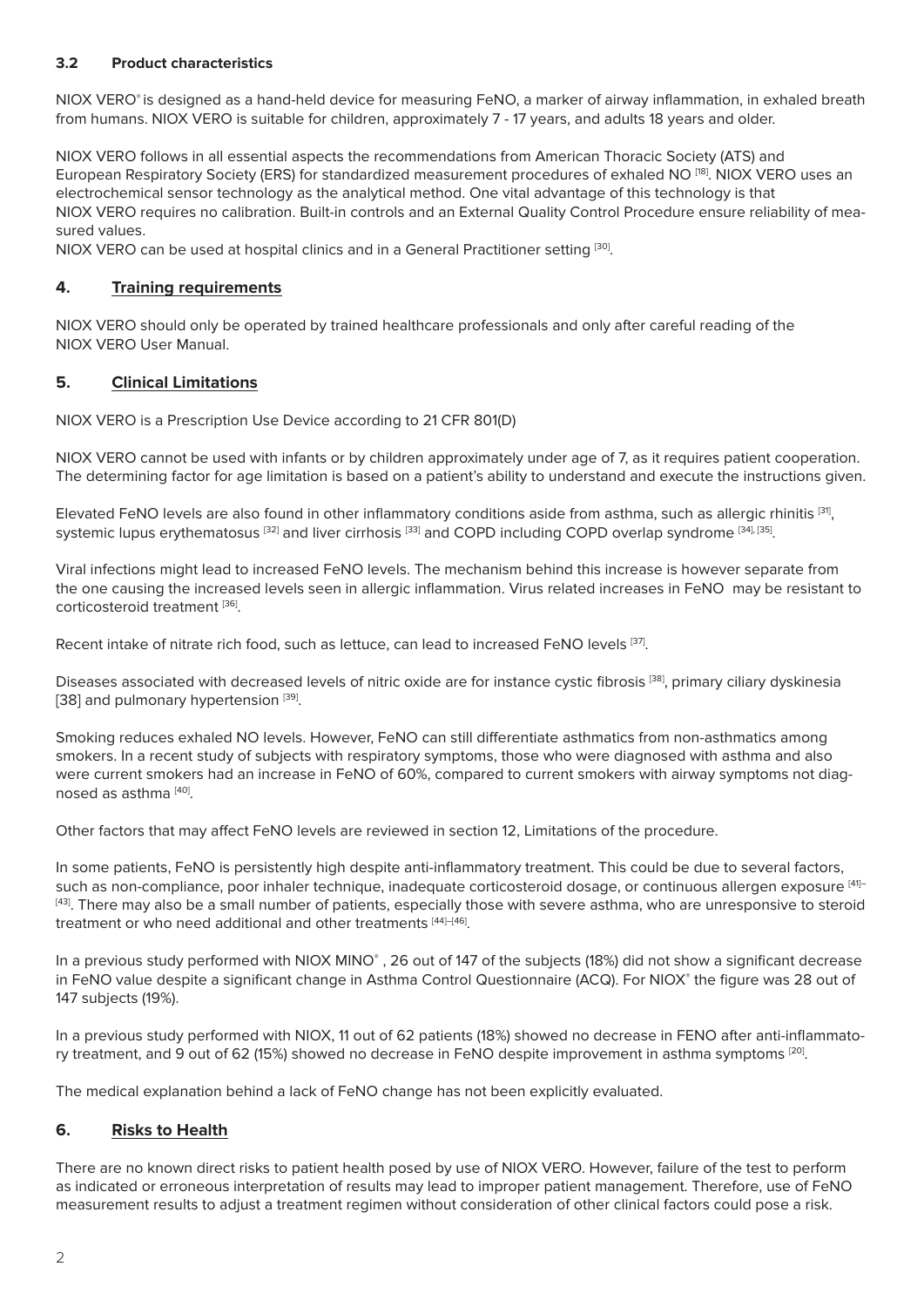# **7. Product Description and Operation**

For details regarding the parts and accessories, operational and maintenance procedures, refer to NIOX VERO® User Manual.

#### **8. Warnings**

The following warnings apply in the handling and operation of NIOX VERO®:

#### **Warning:**

NIOX VERO® should only be operated by healthcare professionals.

#### **Warning:**

Use of substances containing alcohol close to the NIOX VERO instrument may cause erroneous measurement results.

#### **Warning:**

DO NOT clean the instrument or handle with alcohol or any spray or wipe containing alcohol!

#### **Warning:**

Do not use substances containing alcohol on or close to the NIOX VERO® instrument. This includes any cleaning agents used to clean the facility, or other equipment in the area, as well as alcohol wipes or sprays used on patients.

#### **Warning:**

Operate NIOX VERO as stated in the user manual. Circassia accepts no responsibility for damaged equipment or faulty results, if the equipment is not handled according to the manual.

#### **Warning:**

When selecting an accessory for your NIOX VERO keep in mind that an accessory not recommended by Circassia may result in loss of performance, damage to your NIOX VERO, fire, electric shock, injury or damage to other property. The product warranty does not cover product failure or damage resulting from use with non-approved accessories. Circassia takes no responsibility for health and safety problems or other problems caused by the use of accessories not approved by Circassia.

#### **Warning:**

NIOX VERO should not be used adjacent to or stacked with other equipment.

#### **Warning:**

Use only the Power Supply unit provided. Pull the plug when disconnecting NIOX VERO® from the power outlet.

#### **Warning:**

Use only the breathing handle supplied by Circassia.

### **Warning:**

No modification of NIOX VERO instrument, handle or Sensor is allowed.

#### **Warning:**

Do not drop the instrument or subject it to strong impact.

#### **Warning:**

Do not use a damaged NIOX VERO instrument or damaged components.

#### **Warning:**

Keep the Instrument and sensor out of water. Ensure that no liquid is spilled or dropped on the instrument or the sensor.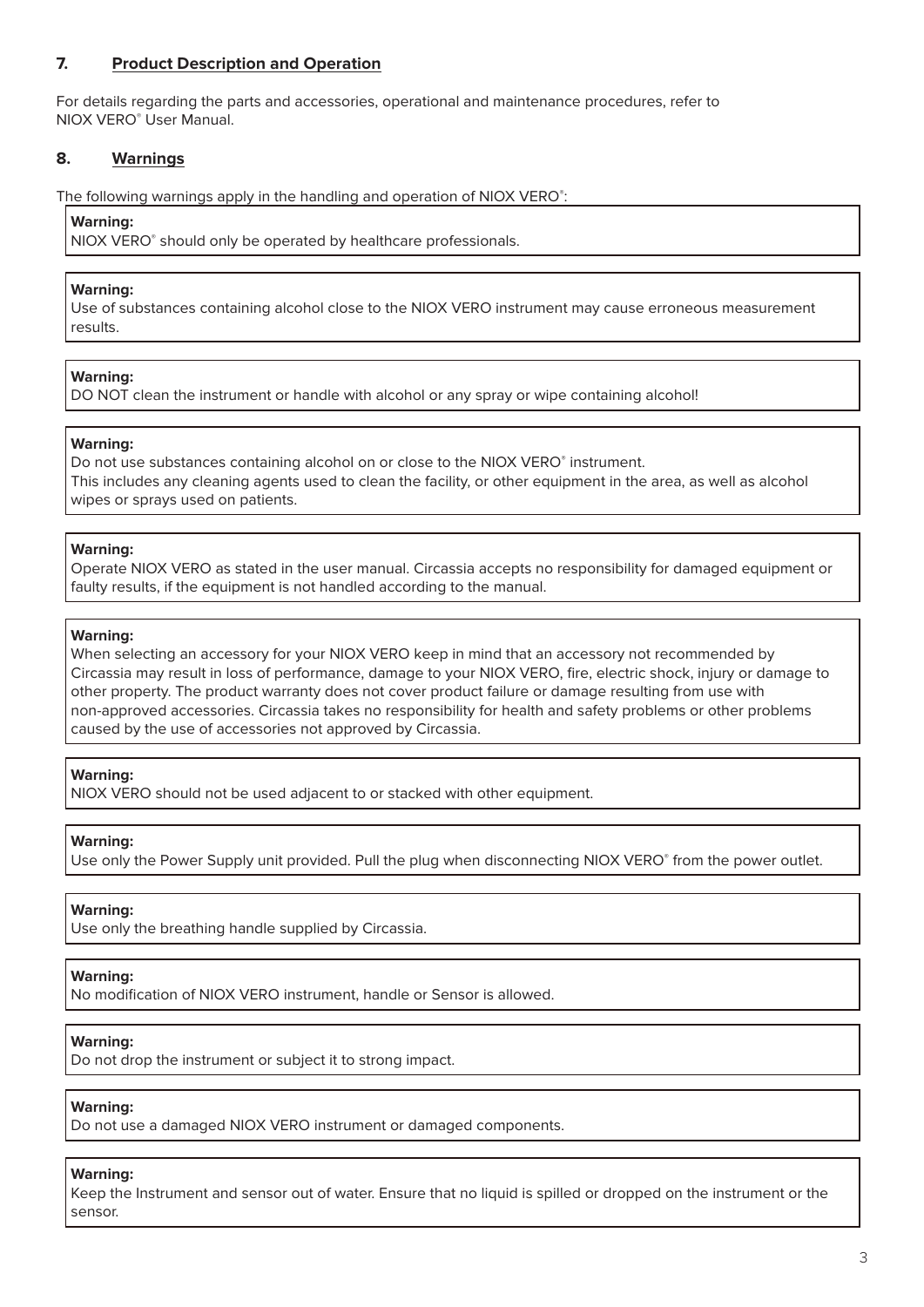#### **Warning:**

Do not use NIOX VERO in the proximity of areas where volatile substances such as organic fluids or disinfectants are being used. Special attention should be paid to aerosols and disinfection baths (either open vessels or ultrasonic baths). Do not use the instrument in the presence of flammable anesthetic, vapors or liquids.

#### **Warning:**

Do not heat or dispose the instrument or Sensor in fire. Please refer to the "Disposal of used/ expired products" section of the User Manual.

#### **Warning:**

NIOX VERO and the NO scrubber in the breathing handle contain potassium permanganate. Used or expired instruments and breathing handles should be disposed of as hazardous waste in accordance with the local waste disposal regulations.

#### **Warning:**

Breathing handle must not be used after expiration date.

#### **Warning:**

Patient filters should be used immediately after opening.

#### **Warning:**

Do not re-use the patient filters.

#### **Warning:**

The NIOX VERO Sensor contains chemicals that could be harmful if swallowed.

#### **Warning:**

Be careful when opening the sensor can. The inside of the opening may have sharp edges.

#### **Warning:**

Do not touch or clean the white Sensor membrane.

#### **Warning:**

Do not clean the Sensor. Cleaning of the Sensor with ethanol or similar disinfectant might destabilize it for a non-predicable time period.

#### **Warning:**

After inserting a new Sensor, it is recommended to wait for three hours with the instrument switched on before performing a measurement.

#### **Warning:**

Make sure to use the correct measurement mode, otherwise incorrect FeNO results might be obtained.

### **9. Cautions**

The following cautions apply in the handling and operation of NIOX VERO:

# **Caution:**

Mobile phones, cordless phones and gas emitting appliances might interfere with the instrument and should therefore be kept away from the instrument. Interference could make it impossible to perform a measurement.

#### **Caution:**

The NIOX VERO instrument might produce some heat during normal operation. The temperature could increase by up to 9°F/5 °C above the ambient temperature. Make sure that the ventilation slots are not blocked. Do not place the instrument on a bed, sofa, carpet or other soft surface.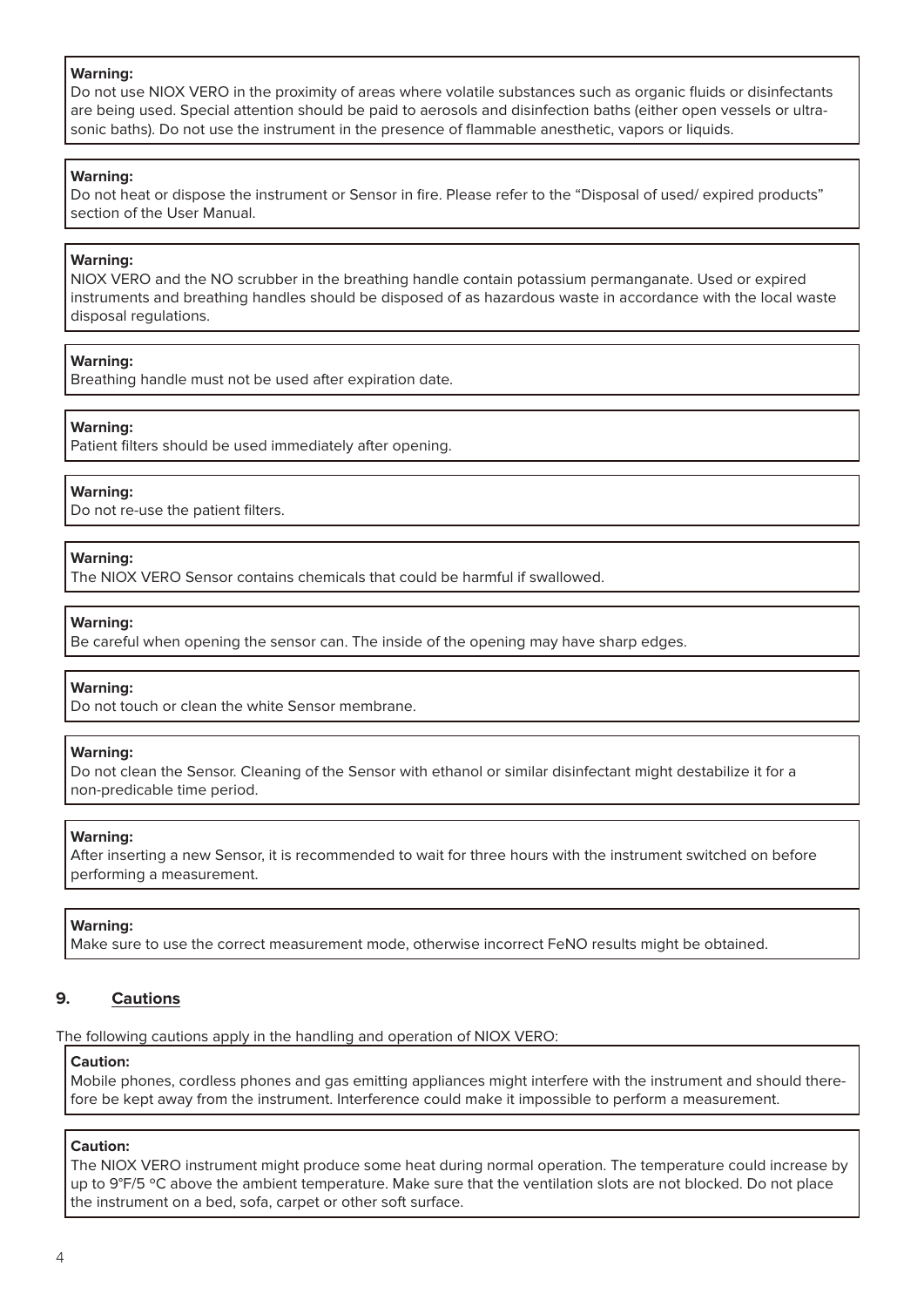#### **Caution:**

Normally a maximum of 10 measurements per hour can be performed during continuous use. It is possible to perform 20 measurements per hour if the instrument is paused for a minimum of 30 minutes prior to the next session of measurements. The system is not designed for continuous use, due to the risk of water condensation. Typically 30-60 measurements can be made during the course of a working day, depending on the surrounding temperature. An alert will be issued if there is a high risk of condensation due to high use frequency.

#### **Caution:**

The Sensor shall be kept in its original unopened package before installation. For transportation and storage conditions, refer to the corresponding section in the NIOX VERO User Manual.

### **Caution:**

The Sensor is sensitive to changes in ambient temperature and humidity.

The best performance is achieved if the ambient conditions are stable. Refer to the recommended environmental conditions in the NIOX VERO User manual. Keep the unit away from windows, direct sun, radiators, stoves or open fire in order to avoid unstable conditions.

#### **Caution:**

When transporting the unit from one location to another, a prolonged stabilization period before measurement might be required. Refer to the recommended transportation conditions in the "Transport and Storage" in NIOX VERO User manual. Always use a bag or case for transportation.

#### **Caution:**

The device contains a Lithium-ion Battery which may induce an increased risk of heat, smoke or fire if handled incorrectly; do not open, crush, heat above 140°F/60°C or incinerate.

#### **Caution:**

Elevated ambient Nitrogen Dioxide (NO<sub>2</sub>) may interfere with FeNO measurement; therefore, ensure that the patient inhales correctly according to instruction solely through the filter.

### **Caution:**

Make sure that the gas outlet (four parallel slots to the left of the lid) on the rear side of the device is not covered.

### **Caution:**

Keep the Sensor out of reach of children.

#### **Caution:**

Any person who connects external equipment to signal input and signal output ports of this device has formed a Medical Electrical System and is therefore responsible for the system to comply with the requirements of IEC 60601-1.

#### **Caution:**

A PC connected to the USB connector has to be certified for one of the standards IEC-60601-1, IEC 61010-1, IEC 60950 or comparable with safety extra low voltage on the USB ports.

#### **Caution:**

The connected PC should be placed out of reach from the patient. Do not, simultaneously, touch the connected PC and the patient.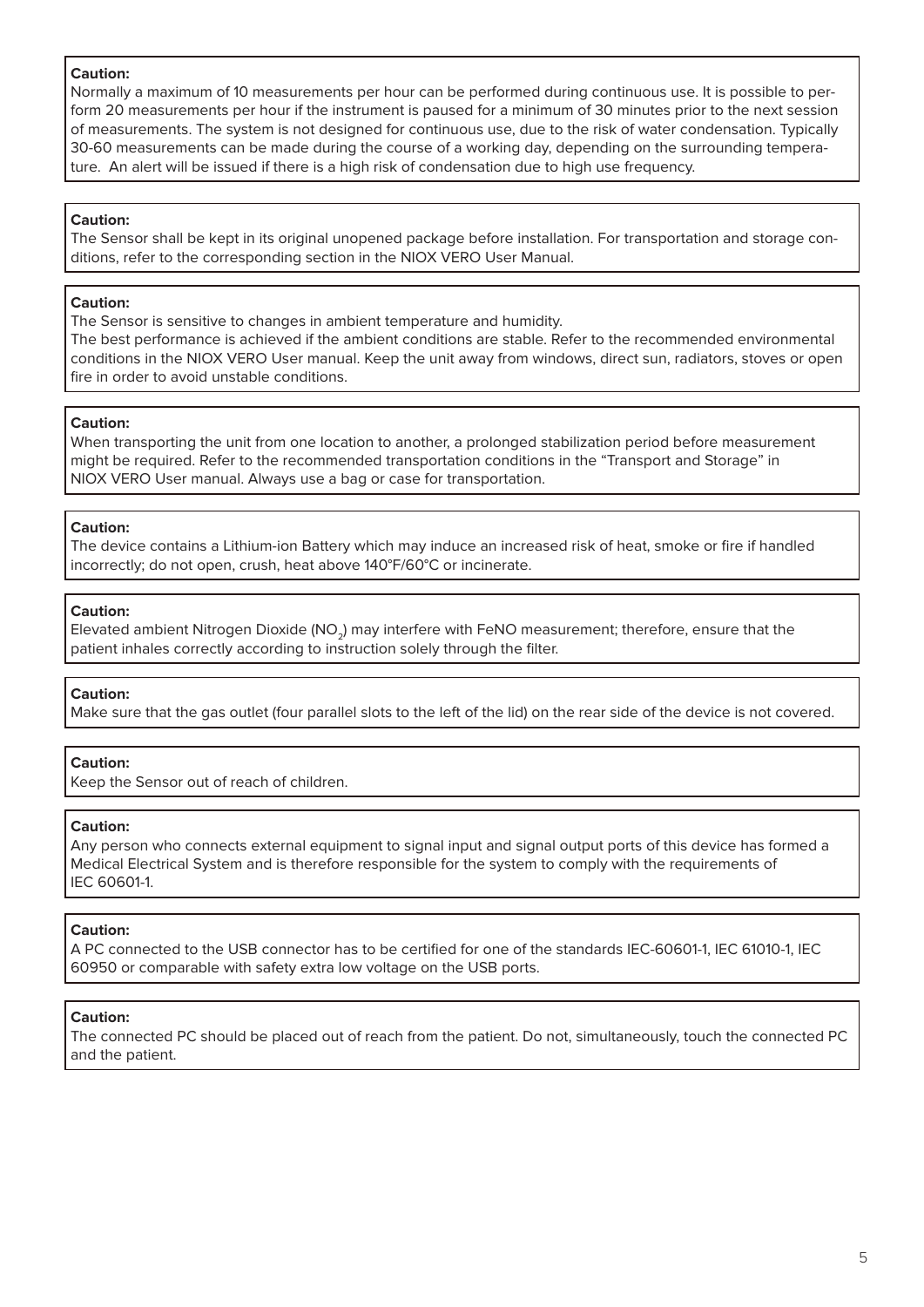### **Caution:**

NIOX VERO has been tested and found to comply with the limits for medical devices according to IEC 60601-1- 2:2007 Safety Requirements for Medical Electrical Systems and Electromagnetic Compatibility. The test limits are designed to provide protection against harmful interference in a typical medical installation. However, because of the increased use of radio-frequency transmitting equipment and other sources of electrical noise emitters in the healthcare and home environments, such as base stations for radio, cellular/cordless telephones and land mobile radios, amateur radio, AM and FM radio broadcast and TV broadcast, it is possible that high levels of such interferences due to close proximity or strength of a source, may result in a disruption of performance of the instrument. If abnormal performance is observed, it may be necessary to relocate the NIOX VERO.

### **Caution:**

NIOX VERO can be operated with two different exhalation times, 10 seconds and 6 seconds. The 10 second test is the preferred mode. For children age 7 - 10 who are not able to perform the 10 second test, the 6 second test is an alternative. The 6 second test should not be used with patients over the age of 10.

### **10. Specimen collection and preparation for analysis**

NIOX VERO® provides direct sampling of sequentially collected and analyzed exhaled air. No subsequent specific specimen collection, specimen preparation or reagents are required.

### **11. Step by step outline of recommended procedures**

For details regarding the operation of NIOX VERO read the NIOX VERO User Manual.

### **12. Results**

The FeNO results, expressed as parts per billion (ppb), are presented after approximately one minute on the display. The instrument automatically calculates the results based on the calibration settings (sensitivity) of the Sensor, expressed as nA/ppb.

For details regarding the FeNO measurement and results, please read the NIOX VERO User Manual.

### **13. Limitations to the procedure**

Biological as well as external factors that could affect FeNO measurements have been described [25]. To assure correct results when performing FeNO measurement with NIOX VERO®, the following cautions apply, according to the ATS/ERS recommendations from 2005<sup>[18]</sup>:

### **Caution:**

### **Food and beverages**

Patients should refrain from eating and drinking before NO analysis. An increase in FeNO has been found after the ingestion of nitrate or nitrate-containing foods, such as lettuce (with a maximum effect 2 hours after ingestion) and drinking water and ingestion of caffeine may lead to transiently altered FeNO levels. Until more is known, it is prudent when possible to refrain from eating and drinking for 1 hour before exhaled NO measurement, and to question patients about recent food intake. Alcohol ingestion reduces FeNO in patients with asthma and healthy subjects [18].

### **Caution:**

### **Respiratory maneuvers**

Because spirometric maneuvers have been shown to transiently reduce exhaled NO levels, it is recommended that NO measurement be performed before spirometry. The same stipulation applies to other taxing respiratory maneuvers, unless these can be shown to have no effect on exhaled NO. The FeNO maneuver itself and body plethysmography do not appear to affect plateau exhaled NO levels [18].

### **Caution:**

### **Age/sex**

In adults, there is no consistent relationship between exhaled NO level and age, but it has been reported that, in children, FeNO increases with age. In adults, there are conflicting reports regarding the effects of sex, menstrual cycle and pregnancy, so these patient characteristics should be recorded at the time of measurement [18].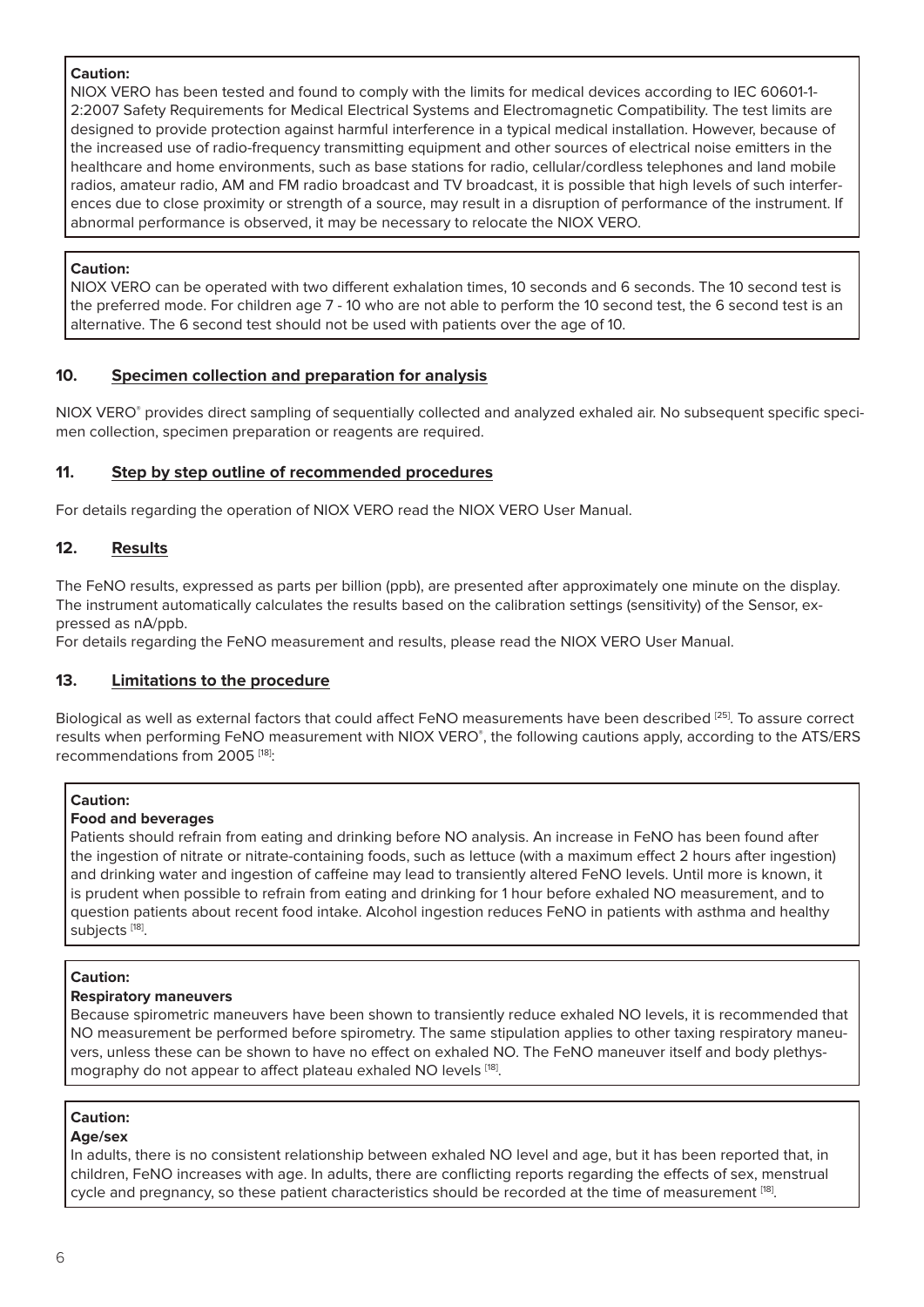### **Caution:**

### **Airway caliber**

It has been demonstrated that FeNO levels may vary with the degree of airway obstruction or after bronchodilatation, perhaps because of a mechanical effect on NO output. Depending on the setting, it may be prudent to record the time of last bronchodilator administration and some measure of airway caliber, such as FEV1<sup>[18]</sup>.

# **Caution:**

#### **Circadian rhythms**

Although FeNO levels are higher in nocturnal asthma, there was no circadian rhythm in two studies, but another study did report a circadian pattern, so it is uncertain whether measurements need to be standardized for time of day. It is, however, prudent, where possible, to perform serial NO measurements in the same period of the day and to always record the time [18].

#### **Caution: Smoking**

Chronically reduced levels of FeNO have been demonstrated in cigarette smokers in addition to acute effects immediately after cigarette smoking. Despite the depressant effect of smoking, smokers with asthma still have a raised FeNO. Subjects should not smoke in the hour before measurements, and short- and long-term active and passive smoking history should be recorded [18].

# **Caution:**

### **Infection**

Upper and lower respiratory tract viral infections may lead to increased levels of exhaled NO in asthma. Therefore FeNO measurements should be deferred until recovery if possible or the infection should be recorded in the chart. HIV infection may be associated with reduction in exhaled NO [18].

# **Caution:**

### **Medications and exhaled NO**

The potential effect of drugs on NO cannot be excluded, and so all current medication taken and time administered should be recorded. Exhaled NO falls after treatment with inhaled or oral corticosteroids in subjects with asthma and after inhaled NO synthase inhibitors. Leukotrine-axis modifiers also reduces FeNO. NO donor drugs and oral, inhaled, and intravenous L-arginine increase FeNO and nasal FeNO. Even if a certain medication does not effect NO production, it might affect the apparent level of NO through other mechanisms, such as changes in airway caliber [18].

# **Caution:**

### **Other factors**

The manipulation of physiologic parameters has been shown to affect FeNO. Changing pulmonary blood flow has no effect in humans, but hypoxia decreases exhaled NO and this may occur in subjects at high altitude, particularly those prone to high-altitude pulmonary oedema. The application of positive end-expiratory pressure has been shown to increase FeNO in animals, but airway pressure in humans does not affect exhaled NO plateau levels according to most reports, although one study suggests the opposite. Many studies have examined the effect of exercise on FeNO. During exercise, according to one report, FeNO falls, whereas NO output increases and this effect may last up to 1 hour. Others have reported that FeNO remains stable after exercise. It would seem prudent to avoid strenuous exercise for 1 hour before the measurement [18].

### **Caution:**

Measurement results are to be used as an adjunct to establish clinical and laboratory assessments in asthma.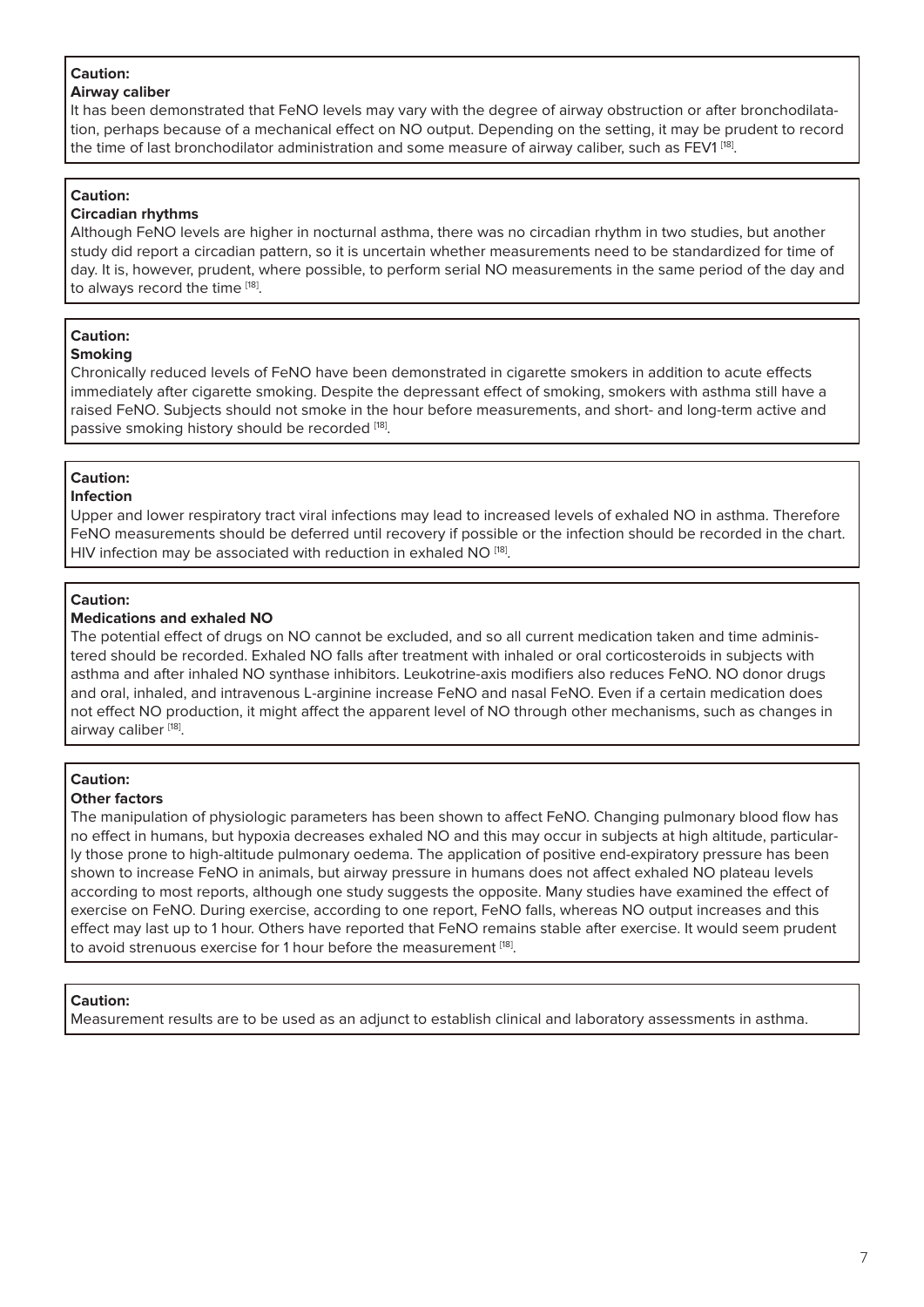# **14. Expected Values**

Given that physiological and environmental factors can affect FeNO, FeNO levels in clinical practice need to be established on an individual basis. However, most healthy individuals will have NO levels in the range 5-35 ppb (children slightly lower, 5-25 ppb) when measured at 50 ml/s [47-51].

The lower values reported in children indicate an age dependence of FeNO levels. This has been confirmed in a number of studies, showing that FeNO levels increase with age in children [49], [50], [52]. Furthermore, it has been shown that males have higher FeNO levels than females [48], [54], [54]. There are also studies demonstrating ethnic differences in FeNO levels [55], [56].

It is established that patients with allergic asthma have higher than normal levels of FeNO [2], [3], [57], [58], [57], [58], FeNO levels in asthma patients vary depending upon the extent of their airway inflammation. Literature data suggest that patients with asthma usually have FeNO levels in the range 25-80 ppb although higher levels may occur in some patients [3], [17], [59]. Values at the lower end of the range are usually seen in patients receiving anti-inflammatory treatment [13], [29]. FeNO levels persistently over 50 ppb in adults and over 35 ppb in children are considered to be high [29]. Allergen exposure has been shown to increase FeNO levels in asthmatics [43], [60]. Correlation between symptom improvement and decreasing FeNO has been observed [17], [41], [61], [62].

Monitoring a patient's FeNO levels before and during anti-inflammatory therapy can, therefore, be used for studying the therapeutic effect [17], [19], [23].

#### **Note:**

If FeNO levels are high despite medication, this may indicate non-compliance [42], [63], poor inhaler technique or inadequate corticosteroid dosage [41]. Continuous high levels of allergen exposure amplify the inflammatory activity. There may also be a small number of patients, especially those with severe asthma, who are unresponsive to steroid treatment [44]-[46]. Any change of anti-inflammatory therapy can affect FeNO levels and should be recorded.

### **Note:**

Changes in airway inflammation measured as FeNO levels and lung function parameters may be non-synchronous as they have different response times to anti-inflammatory treatment [64].

# **15. Clinical data**

NIOX VERO® is a portable device for measuring FeNO. NIOX VERO is designed to comply fully with the ATS and ERS (American Thoracic Society/European Respiratory Society) guidelines from 2005. The use of FeNO as a method of monitoring airway inflammation using NIOX VERO is comparable with NIOX MINO (predicate device).

Clinical studies were performed to support clinical validation and usability of the NIOX VERO. Tests in several institutions as well as tests within the company have demonstrated that NIOX VERO has substantially equivalent clinical performance characteristics to the NIOX MINO. Results of the clinical investigations demonstrate a clinically acceptable agreement between the NIOX MINO and the new NIOX VERO. Additionally, results have shown that the NIOX VERO provides a simple, reliable, repeatable and non-invasive method of measuring FeNO according to current ATS/ERS quidelines [18].

Section 15.1 summarizes the pooled results of two clinical investigations (AER-045 & AER-048)<sup>1</sup> that evaluated the agreement and repeatability of FeNO measurements using the NIOX MINO and the NIOX VERO (Method Comparison Studies). The primary objective of these studies was to evaluate the agreement between the first valid FeNO measurement obtained using the NIOX MINO and the first valid FeNO measurement obtained using the NIOX VERO. The studies also evaluated repeatability between the devices as well as the amount of agreement of FeNO measured with the NIOX MINO and FeNO measured with the NIOX VERO.

Section 15.2 summarizes a pediatric study comparing results of the 6 second mode to the 10 second mode.

Section 15.3 summarizes the pooled results of two technical validation clinical investigations (TV-014 & TV-018)<sup>2</sup> investigating the repeatability of FeNO measurements performed by three different operators using the NIOX VERO (Inter-Operator Variability Studies). The Inter-Operator Variability Studies demonstrated that FeNO measurements by the NIOX VERO were repeatable and consistent.

2 TV-014 Clinical Investigation Report: DCR-000057-00 and TV-018 Clinical Investigation Report: DCR–000069-00 (maintained in the Trial Master Files at Circassia Inc.)

<sup>1</sup> AER-045 Clinical Investigation Report: DCR–000049–02 and AER-048 Clinical Investigation Report: DCR–000068-00 (maintained in the Trial Master Files at Circassia Inc.)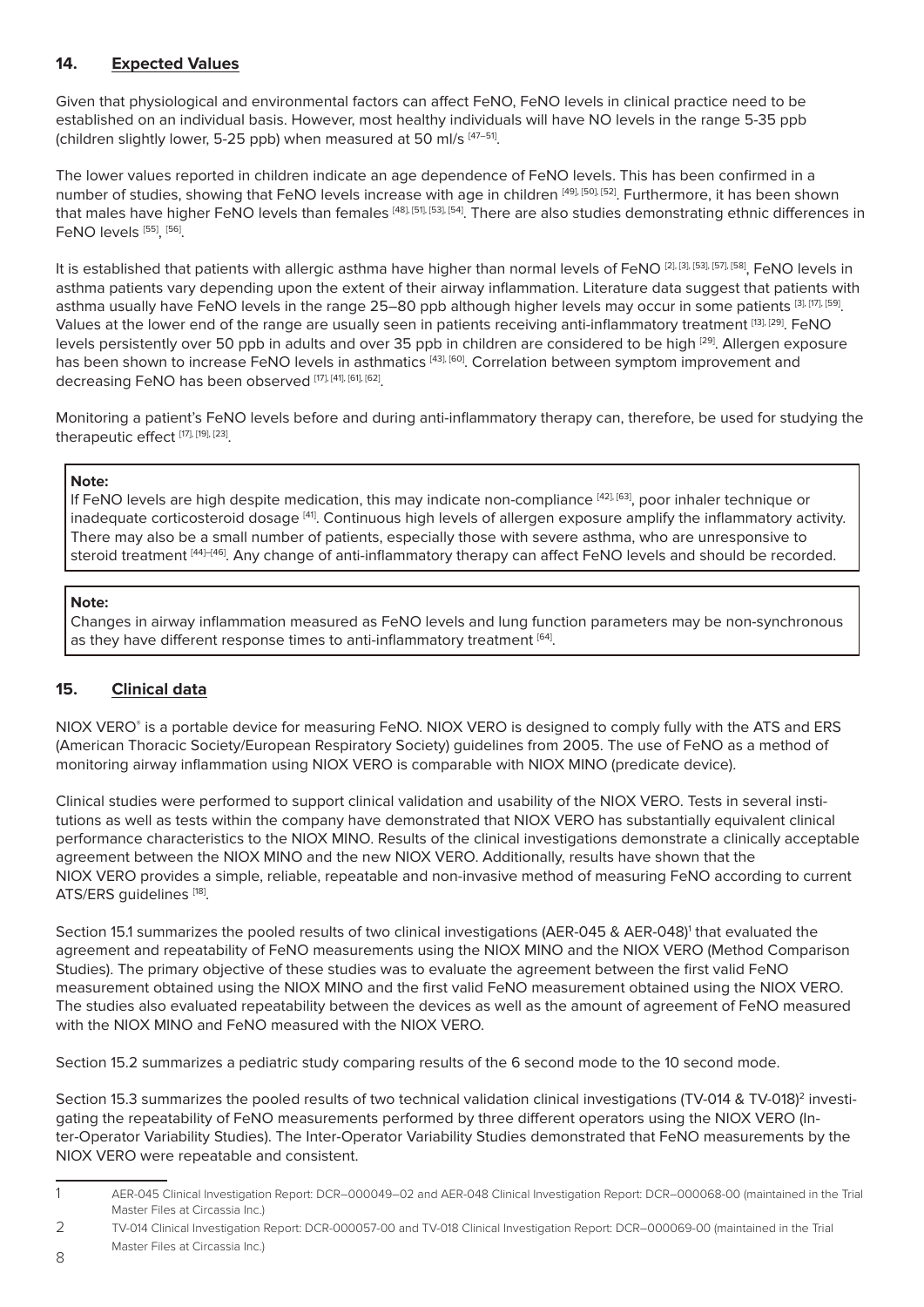Section 15.4 summarizes the clinical utility of measuring FeNO in asthmatic patients. The clinical investigation evaluated the change in FeNO after two weeks of treatment with an inhaled corticosteroid. FeNO was measured with the  $NIOX$  MINO and compared to its predicate the  $NIOX<sup>®</sup>$  (using the chemiluminescence method) and, although the devices studied are different, similar results can be expected when monitoring response to treatment with the NIOX VERO.

### **15.1 Clinical Validation - Method Comparison Studies**

Two method comparison clinical investigations were performed, comparing the NIOX VERO with the NIOX MINO. These were randomized, multi-center studies to determine the agreement, and repeatability of FeNO measurements using the NIOX MINO and the NIOX VERO. The investigations had the same endpoints and objectives hence, the data was pooled together. The pooled results for the Method Comparison Studies are summarized below.

The primary objective was to evaluate the agreement between the first valid FeNO measurement taken with the NIOX MINO vs. the first valid FeNO measurement taken with the NIOX VERO in the 10-second exhalation mode. The primary endpoint was to determine the proportion of Subjects within the tolerance limits, which was defined as the difference between the first valid NIOX MINO FeNO value and the first valid NIOX VERO FeNO value. A difference < 10 ppb for FeNO values below 50 ppb or a difference < 20% for patients with FeNO values above 50 ppb is considered to be within tolerance limits. The reference value was the NIOX MINO FeNO value.

The secondary endpoints were to evaluate repeatability between the devices as well as the amount of agreement of FeNO measured with the NIOX MINO and FeNO measured with the NIOX VERO through:

- Repeatability of duplicate FeNO measurements from each device
- Evaluation of intra-individual differences and values between the first valid NIOX MINO measurement and the first valid NIOX VERO measurement
- Evaluation of the mean differences and values between mean values of the NIOX MINO FeNO measurements and the mean values of the NIOX VERO FeNO measurements

### **15.1.1 Demographic Information & Disposition of Subjects**

A total of 112 Subjects at 5 distinct sites were enrolled in both studies. The mean age was 28.7 + 18.56 years (range 7 – 78) and 51.8% of the Subjects were females. Half of the Subjects (50%) were randomized to the MINO:VERO device sequence.

Of the 112 Subjects, 109 (97.3%) completed one FeNO measurement on each device while 107 Subjects (95.5%) completed two FeNO measurements on each device. 104 Subjects (92.9%) completed the Study (Table 15.1).

| <b>Table 15.1. Disposition of Subjects</b>                                                                                                                                                                                        |              |  |  |  |  |
|-----------------------------------------------------------------------------------------------------------------------------------------------------------------------------------------------------------------------------------|--------------|--|--|--|--|
|                                                                                                                                                                                                                                   | All Subjects |  |  |  |  |
| <b>Total Subjects Enrolled</b>                                                                                                                                                                                                    | 112          |  |  |  |  |
| Subjects by Randomization Sequence<br>->MINO:VERO<br>->VERO:MINO                                                                                                                                                                  | 56<br>56     |  |  |  |  |
| Subjects with Any FeNO Completed                                                                                                                                                                                                  | 112          |  |  |  |  |
| Subjects with at Least One Valid FeNO Completed on Both Devices                                                                                                                                                                   | 109          |  |  |  |  |
| Subjects with Two Valid FeNO Completed on Both Devices                                                                                                                                                                            | 107          |  |  |  |  |
| Did Subject Complete Study<br>$ Yes$<br>$\rightarrow$ No                                                                                                                                                                          | 104<br>8     |  |  |  |  |
| Primary Reason for Discontinuation<br>Instrument NIOX VERO failed<br>FeNO concentration was less than 5 ppb<br>Two approved exhalations in NIOX VERO was not achieved within<br>the stipulated maximum number of attempts allowed | 3<br>4       |  |  |  |  |

### **15.1.2 Observed FeNO Results**

Table 15.2 displays a summary of the median values of the observed FeNO results for the averaged replicate. The median NIOX MINO FeNO value was 18 ppb and for the median NIOX VERO the value was 15.5 ppb. Male Subjects had higher FeNO values than female Subjects and children had slightly lower FeNO values than adults. There were no substantial differences between replicates within gender or age groups or randomization sequences.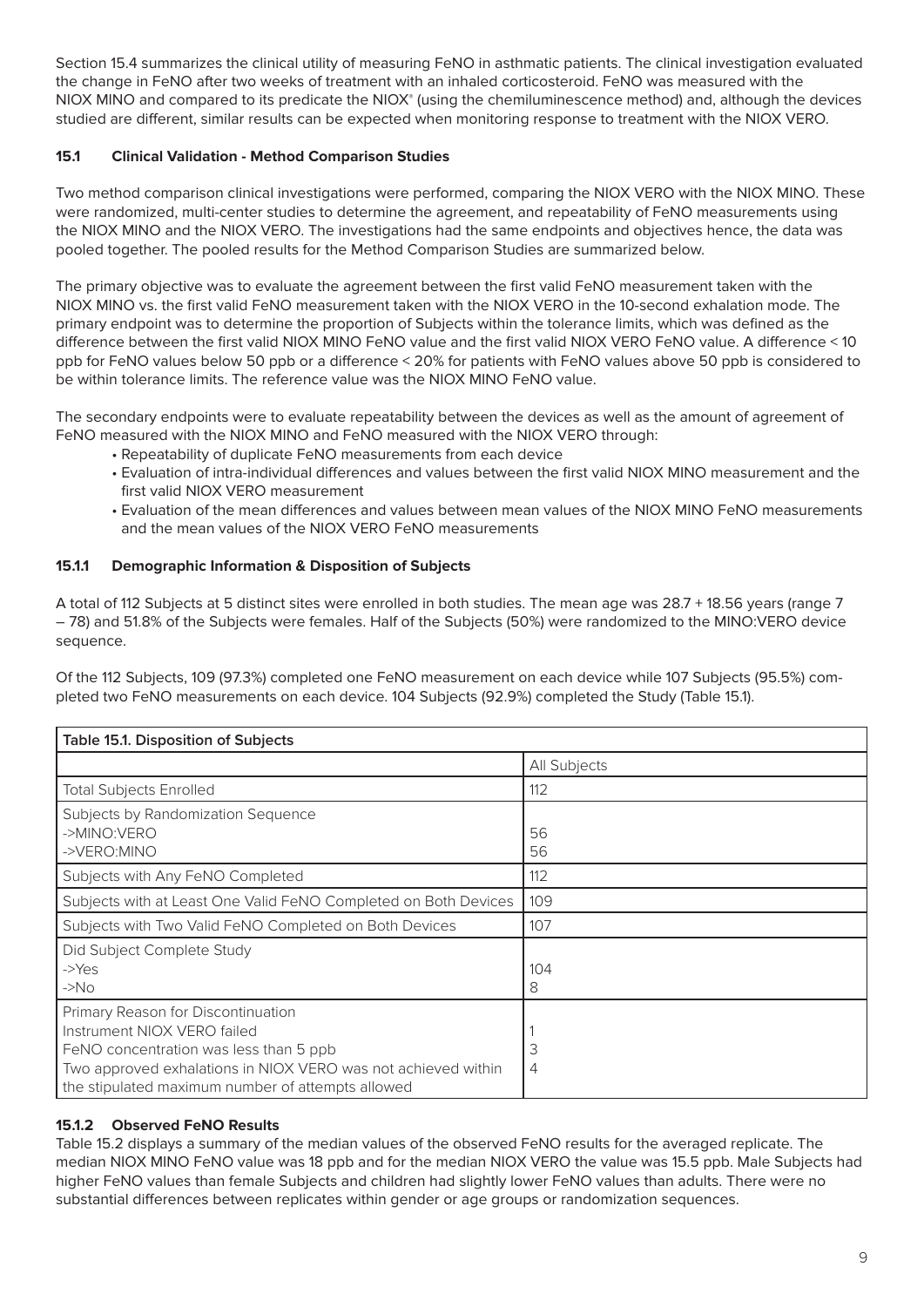# **Table 15.2. Summary of the Median Values for Averaged Replicates Observed FeNO Results overall and by gender and ages**

|                                              | Median FeNO Value (ppb)      |                 |                     |                      |                           |  |
|----------------------------------------------|------------------------------|-----------------|---------------------|----------------------|---------------------------|--|
| Observed FeNO Results for Averaged Replicate | All<br>Subjects<br>$N = 109$ | Males<br>$N=53$ | Females<br>$N = 56$ | Children<br>$n = 45$ | <b>Adults</b><br>$n = 64$ |  |
| Average NIOX MINO Result                     | 18                           | 35.5            | 14.8                | 15.5                 | 28.3                      |  |
| Average NIOX VERO Result                     | 15.5                         | 25.5            | 12.8                | 13.5                 | 26.3                      |  |
| Average NIOX MINO Result for VERO: MINO      | 18                           | 43.5            | 15.5                | 15.5                 | 30.8                      |  |
| Average NIOX MINO Result for MINO:VERO       | 18.8                         | 32              | 14.5                | 16.3                 | 25.5                      |  |
| Average NIOX VERO Result for VERO: MINO      | 18                           | 32.5            | 14.5                | 11.5                 | 28                        |  |
| Average NIOX VERO Result for MINO: VERO      | 15                           | 22.3            | 10 <sup>°</sup>     | 13.5                 | 22                        |  |

#### **15.1.3 Observed Paired Differences**

Table 15.3 displays a summary of the paired difference of the first valid FeNO measurement taken with each device. The median difference was -4 ppb with differences ranging from -35 to 8 ppb. Males had higher median differences than females. Adults had higher paired difference than children. Subjects randomized to the MINO:VERO sequence had higher paired differences than those randomized to the VERO:MINO sequence. The observed paired differences for mean FeNO results showed similar results.

**Table 15.3. Summary of the Observed Paired Differences for First Valid FeNO Results overall and by gender and age**

|                               | Observed Difference Median Value (ppb) |                      |                      |           |              |           |           |
|-------------------------------|----------------------------------------|----------------------|----------------------|-----------|--------------|-----------|-----------|
| Results                       | All Sub-<br>jects                      | MINO:<br><b>VERO</b> | VERO:<br><b>MINO</b> | Males     | Fe-<br>males | Children  | Adults    |
| <b>Paired Difference</b>      | -4                                     | $-4.5$               | -3                   | -5        | $-3.5$       | -3        | -4        |
| (Observed Percent Difference) | $(-12.5)$                              | $(-13.3)$            | $(-12.1)$            | $(-12.7)$ | $(-12.5)$    | $(-13.3)$ | $(-12.3)$ |

### **15.1.4 Primary Endpoint**

Results from this study demonstrated that the FeNO values from 99 of 109 subjects (90.8%) are within the tolerance limits (Table 15.4). Results from 8 Subjects with a FeNO value < 50 ppb and 2 Subjects with a FeNO value > 50 ppb were outside of the tolerance limits.

| Table 15.4. Summary of the Number and proportion of Subjects within the tolerance limits for<br><b>First Valid Measurement</b> |                      |  |  |  |  |
|--------------------------------------------------------------------------------------------------------------------------------|----------------------|--|--|--|--|
|                                                                                                                                | All Subjects (n=109) |  |  |  |  |
| Number of Subjects with First Valid NIOX MINO FeNO < 50 ppb                                                                    | 81                   |  |  |  |  |
| Difference < 10 ppb                                                                                                            | 73                   |  |  |  |  |
| Difference > 10 ppb                                                                                                            | 8                    |  |  |  |  |
| Number of Subjects with First Valid NIOX MINO FeNO >= 50 ppb                                                                   | 28                   |  |  |  |  |
| Difference < 20% of First Valid NIOX MINO FeNO Result                                                                          | 26                   |  |  |  |  |
| Difference > 20% of First Valid NIOX MINO FeNO Result                                                                          |                      |  |  |  |  |
| Total Subjects within the Tolerance Limits Based on First Valid FeNO Measure-<br>ments                                         | 99/109 (90.8%)       |  |  |  |  |

# **15.1.5 Secondary Endpoint**

# **15.1.5.1 Repeatability**

The difference between the two points for each Subject was calculated separately for the NIOX VERO and the NIOX MINO, and a Wilcoxon Signed Rank Test was used to assess the null hypothesis that the distribution of the differences was centered at 0 (Table 15.5). The results show that repeatability for the NIOX VERO was significantly better than the repeatability for the NIOX MINO ( $p = 0.0112$ ).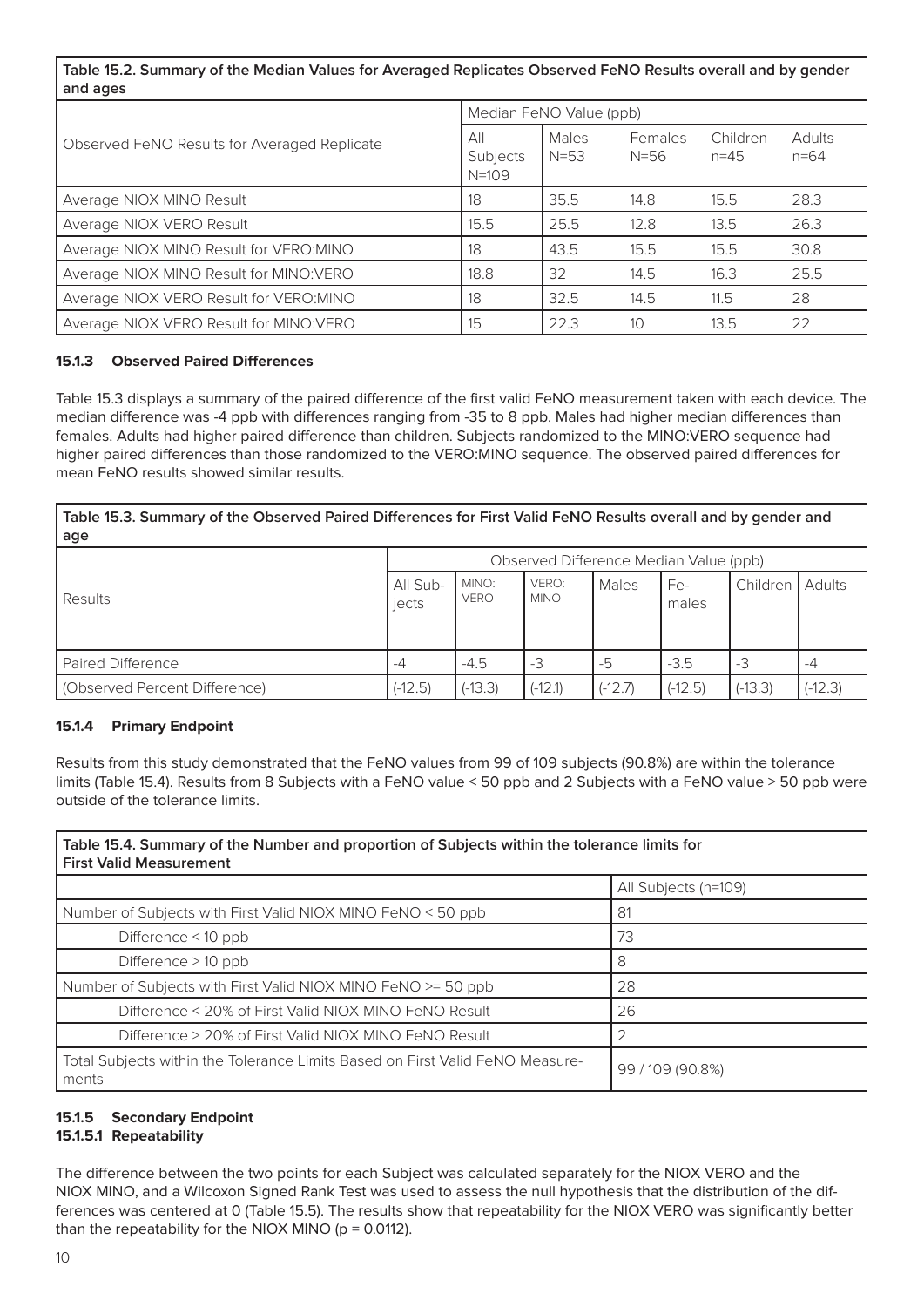| Table 15.5. Repeatability Measures by Subjects with Two Valid Measurements on Each Device |                                   |  |  |
|-------------------------------------------------------------------------------------------|-----------------------------------|--|--|
|                                                                                           | All Subjects                      |  |  |
| Number of Subjects                                                                        | 107                               |  |  |
| Intra-Subject Variance for NIOX MINO<br>N<br>Mean (SD)<br>Median                          | 107<br>4.87 (9.291)<br>1.00       |  |  |
| Intra-Subject Variance for NIOX VERO<br>N<br>Mean (SD)<br>Median                          | 107<br>4.79 (23.701)<br>0.25      |  |  |
| Paired Difference in Intra-Subject Variance<br>N<br>Mean (SD)<br>Median                   | 107<br>$-0.08(25.166)$<br>$-0.25$ |  |  |
| Wilcoxon Signed Rank Test P-value =                                                       | 0.0112                            |  |  |

### **15.1.5.2 Evaluation of the Intra-Individual Difference & Values**

Median paired differences of the first valid FeNO measurements on each device were not substantially different. The mean observed difference in average results (NIOX VERO - NIOX MINO) was -4.6 (confidence interval: -5.825 to -3.377; p < 0.0001), suggesting that FeNO measurements using the NIOX VERO on average were slightly lower than FeNO measurements using the NIOX MINO. However, this difference is within the technical specifications of the instrument, and these results provide additional evidence to support agreement between the two devices. Table 15.6 displays the Weighted Deming Regression analysis that was performed. The confidence intervals for the slope (slope 0.842) do not include 1, which indicates a slight bias for the NIOX MINO to read at higher levels. The confidence intervals for the Y-intercept (-0.472) contain 0. This suggests good agreement between FeNO measurements taken on both devices. Figure 15.1 graphically displays the results for first valid FeNO measurements for both devices.

| Table 15.6. Observed Results for First Valid FeNO Measurements Weighted Deming Regression analysis |                 |                          |           |  |  |
|----------------------------------------------------------------------------------------------------|-----------------|--------------------------|-----------|--|--|
| l Parameter                                                                                        | Value (SE)      | 95% Confidence Intervals | l P-value |  |  |
| I Intercept                                                                                        | -0.472 (0.7793) | $(-1.999, 1.055)$        | 0.5459    |  |  |
| Slope                                                                                              | 0.842(0.0434)   | (0.757, 0.927)           | 0.0004    |  |  |

Figure 15.1. Observed Results for First Valid FeNO Measurements.

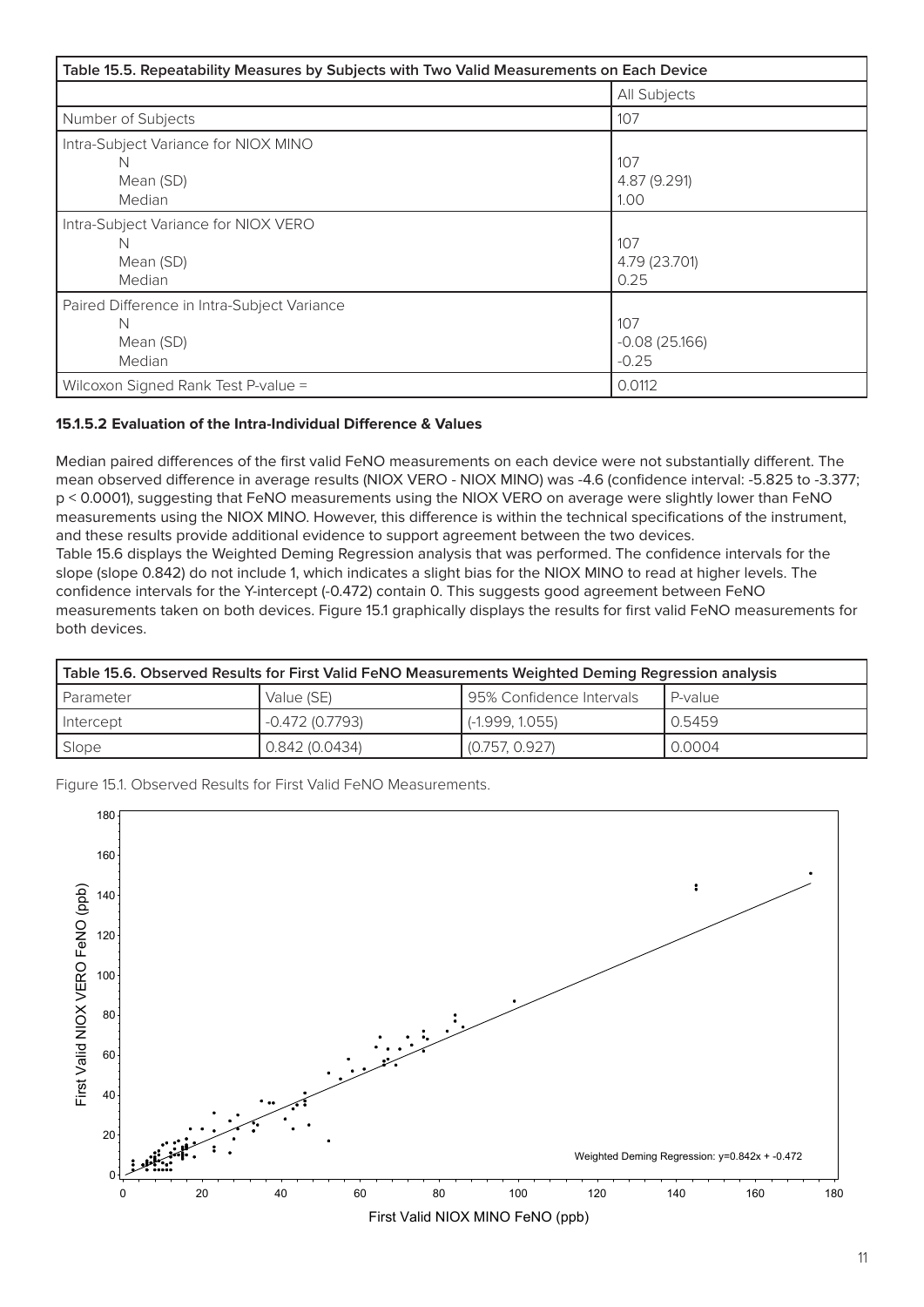### **15.1.5.3 Evaluation of the Mean Differences & Values**

Median paired differences of the mean of both FeNO measurements on each device were not substantially different. The mean observed difference in average results (NIOX VERO - NIOX MINO) was -4.5 (confidence interval: -5.635 to -3.439; p < 0.0001), also suggesting that FeNO measurements using the NIOX VERO on average were slightly lower than FeNO measurements using the NIOX MINO.

Table 15.7 displays the Weighted Deming Regression analysis that was performed. The confidence intervals for the slope (0.929) contains 1, which is expected for a high level of agreement between the devices. The confidence intervals for the Y-intercept (-2.418) excludes 0, which indicates slightly higher readings on the NIOX MINO than on the NIOX VERO. Figure 15.2 graphically displays the results of the mean FeNO measurements for each device.

| Table 15.7. Observed Results for Average FeNO Measurements Weighted Deming Regression analysis |                 |                                 |         |  |  |
|------------------------------------------------------------------------------------------------|-----------------|---------------------------------|---------|--|--|
| l Parameter                                                                                    | Value (SE)      | I 95% Confidence Intervals      | P-value |  |  |
| I Intercept                                                                                    | -2.418 (0.7366) | $\left( -3.861, -0.974 \right)$ | 0.0014  |  |  |
| 0.929 (0.0380)<br>0.0636<br>(0.854, 1.003)<br>Slope                                            |                 |                                 |         |  |  |

Figure 15.2. Observed Results for Average FeNO Measurements.



#### **15.1.6 Discussion**

There were no adverse events, serious injuries, issues or problems with use of the NIOX MINO or the NIOX VERO. The results suggest a clinically acceptable agreement exists between the NIOX MINO and the new NIOX VERO device. The same agreement was seen when comparing the first valid measurement and the mean of two measurements. While the results suggest that FeNO measurements using the NIOX VERO on average are slightly lower than FeNO measurements using the NIOX MINO, this difference is within the technical specifications of the instrument. This data provides additional evidence to support agreement between the two devices, furthermore, the NIOX VERO showed excellent intra-subject repeatability that was significantly better than in the NIOX MINO.

### **15.2 Study Comparing the 6 Second Exhalation Mode to the 10 Second Exhalation Mode**

This is a randomized, single-center, single visit, point-of-care clinical validation study. A total of 53 subjects were enrolled, including subjects 6-10 years of age.

Results supported the agreement and repeatability of the NIOX VERO® device using the 6-second exhalation mode and the 10-second exhalation mode in subjects 6 to 10 years of age. Observed results were similar between the devices and paired differences in the average FeNO results were centered close to 0 (median = 0.50), further supporting the similarity of the results.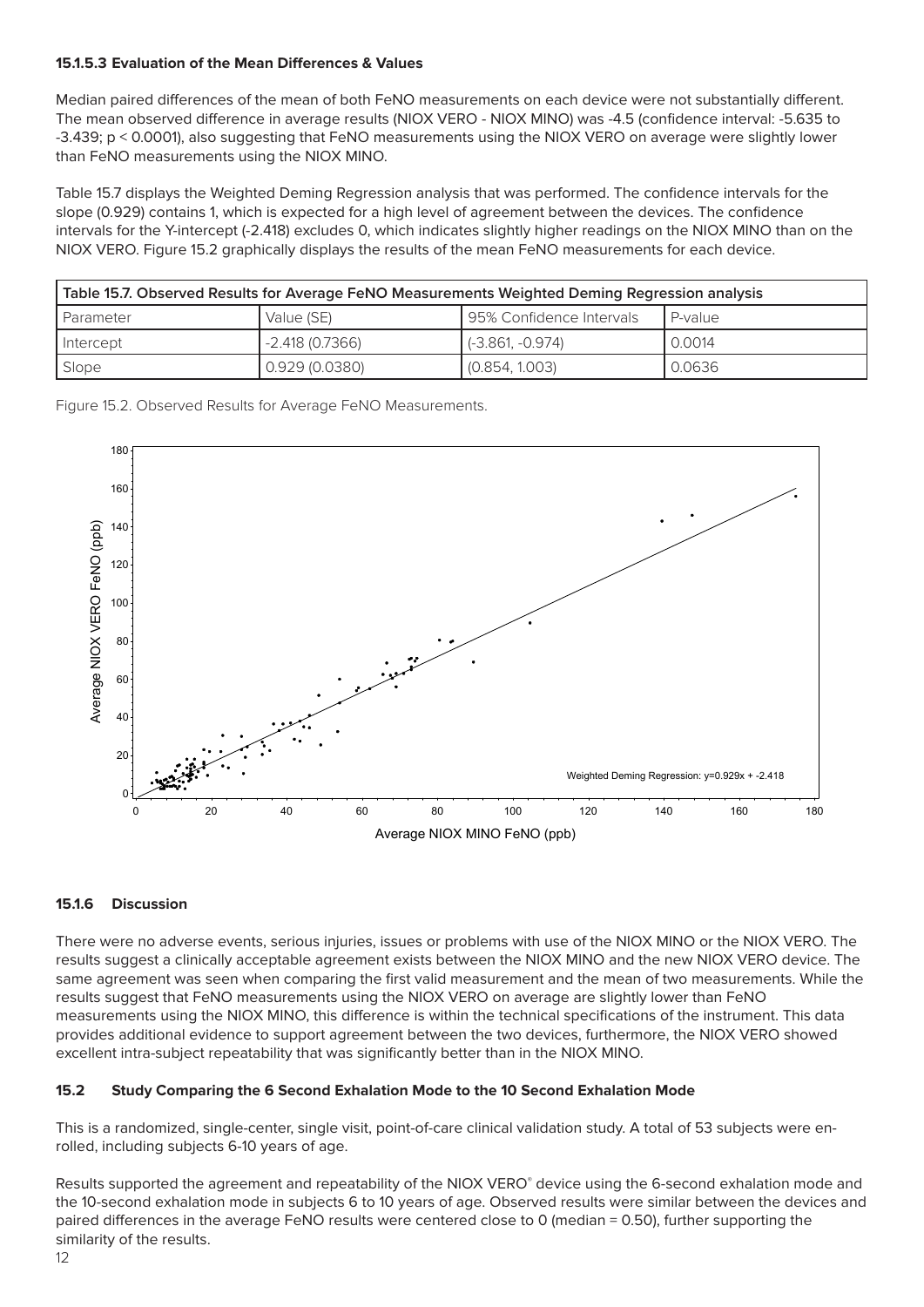The weighted Deming regression analysis resulted in parameter estimates that were not significantly different from zero and one for the intercept and slope, respectively, further supporting the correspondence of FeNO values. In addition the average bias based on the predicted 6s mode results across the full range of observed 10s mode FeNO results was low (2.7%), and the absolute estimated bias at the 35 ppb cut-off value (1.43) was well below the pre-specified limit of seven (p<0.0001). Further, the upper bound on the estimated bias at 35 ppb was 8.7% of the cut-off value, suggesting bias well below 20%.

The Bland-Altman plot (Fig 15.3) revealed an even spread of paired differences in average FeNO results between the modes with larger differences only noted for two subjects with the largest observed FeNO results.



Figure 15.3. Bland-Altman Plot for Average FeNO Results for 6 s and 10 s Mode

In terms of repeatability, intra-subject standard deviations were very similar between the modes with a median paired difference of 0.0 and no statistically significant difference (p=0.3090). Finally, a high percentage of subjects (93.8%, 95% Exact CI: 82.8%, 98.7%) were within the tolerance limits.

The similarity of observed results between the modes, the low bias and intra-subject standard deviation, and high percentage of subjects within the tolerance limits provide evidence of a high degree of agreement between the modes and support the viability of the 6s mode as an alternative option in assessing FeNO.

### **15.2.1 Conclusions**

NIOX VERO® provides a simple, reliable, repeatable and non-invasive method of measuring FeNO according to current ATS/ERS guidelines [25]. Clinical tests in several institutions and also within the manufacturing company have shown that NIOX VERO has substantially equivalent clinical performance characteristics to NIOX MINO® . In addition, clinical tests have shown that the six and ten second exhalation modes are equivalent in young children.

### **15.3 Clinical Technical Validation with Inter-Operator Variability Studies**

Two inter-operator variability clinical investigations were performed, investigating the repeatability of FeNO measured by different operators with the NIOX VERO. These were randomized, multi-center, single visit, point-of-care, inter-operator variability studies to determine the repeatability of FeNO measured by different Operators with the NIOX VERO in Subjects with asthma using the 10 second method. The investigations had the same endpoints and objectives hence, the data was pooled together. The pooled results for the method comparison studies are summarized below.

The primary objective was to determine the repeatability of FeNO measured by different Operators with the NIOX VERO in Subjects with Asthma. The primary endpoint was the standard deviation of the intra-subject variance as assessed by the square root of the average variance.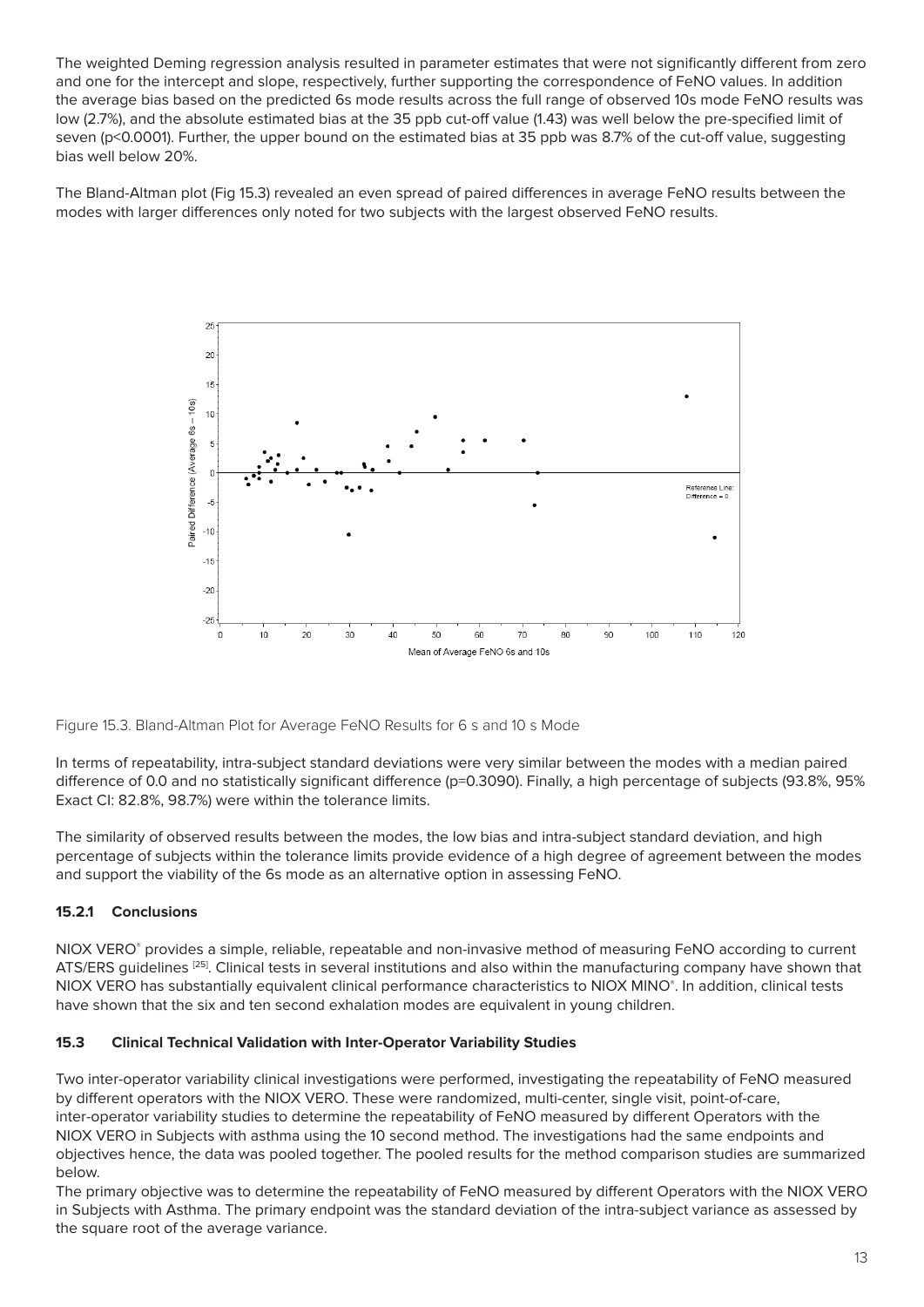Test subjects were defined as persons having their FeNO measured with the NIOX VERO device. Operators were defined as persons administering the FeNO measurement test using the NIOX VERO device and held professional qualifications as a physician, nurse, respiratory therapist or laboratory technician and were familiar with the NIOX MINO. The order of Operators for each Subject was randomized.

### **15.3.1 Demographic Information & Disposition of Subjects**

A total of 122 Subjects were enrolled in both studies (Table 15.8). Three sites participated in the TV-014 study. Two of the same three sites participated in the TV-018 study. The mean age was 36.7 + 16.03 years, 39.3% were Females, 53.6% were White, and 100% had asthma. The mean age was 34.3 + 17.91 years, 56.6% were Females, 61.5% were White, and 52.5% had Asthma. All 122 Subjects (100%) completed three FeNO measurements, met inclusion and exclusion criteria, completed the study and were included in the efficacy analysis.

| Table 15.8. Demographic and Baseline Information for Subjects |                                                                                                  |                                                            |  |  |
|---------------------------------------------------------------|--------------------------------------------------------------------------------------------------|------------------------------------------------------------|--|--|
|                                                               |                                                                                                  | All Subjects                                               |  |  |
| Number of Subjects                                            |                                                                                                  | 122                                                        |  |  |
| Age (years)                                                   | N<br>Mean (SD)                                                                                   | 122<br>34.3 (17.91)                                        |  |  |
|                                                               | Median<br>Min, Max                                                                               | 35.5<br>8,66                                               |  |  |
| Sex                                                           | Male<br>Female                                                                                   | 53 (43.4%)<br>69 (56.6%)                                   |  |  |
| Ethnicity                                                     | Hispanic or Latino<br>Not Hispanic or Latino<br>Not Reported<br>Unknown                          | $\Omega$<br>122 (100.0%)<br>O<br>$\Omega$                  |  |  |
| Race                                                          | American Indian or Alaskan Native<br>Asian<br><b>Black or African American</b><br>White<br>Other | 2(1.6%)<br>$\circ$<br>45 (36.9%)<br>75 (61.5%)<br>$\Omega$ |  |  |
| Asthma                                                        | Yes<br><b>No</b>                                                                                 | 64 (52.5%)<br>58 (47.5%)                                   |  |  |

Additionally, 54 Operators were enrolled. The mean age was 48.5 ± 13.85 years, 100% were Female, and 48 (88.9%) were White. The educational background of the Operators included 25 RNs (46.3%), 11 LPNs/ANDs (20.4%), 1 PA (1.9%), 8 HS plus Technical training (14.8%) and 9 with other backgrounds (16.7%). Eleven of the 12 Operators in TV-018 participated as Operators in TV-014.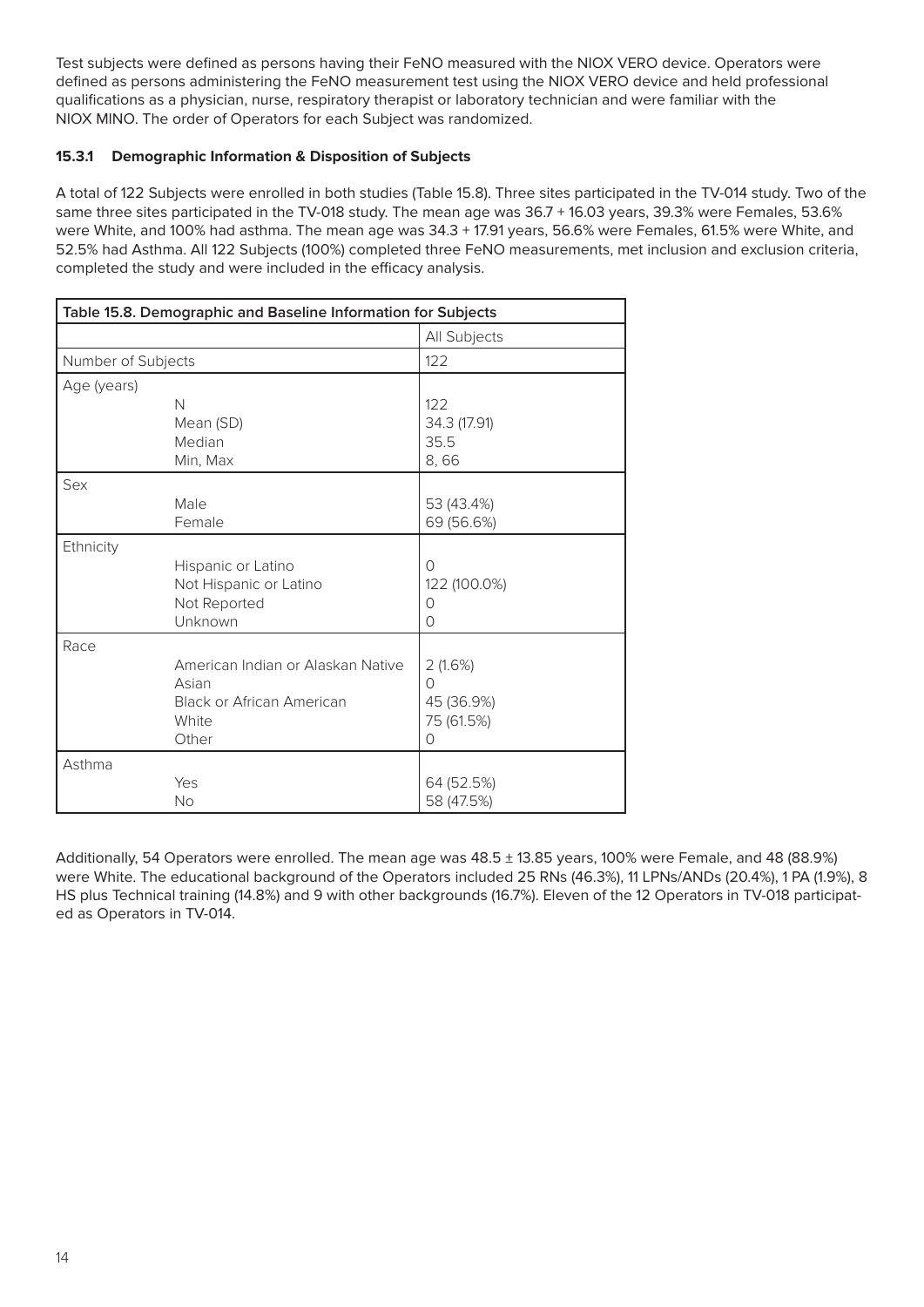### **15.3.2 Observed FeNO Results**

Operator order refers only to the order in which a particular operator measured subjects; hence 1st, 2nd, and 3rd are reflective of order of time of the assessment rather than specific operators. Additionally, Subjects with a FeNO measurement < 5 ppb were considered to have a FENO measurement = 5 ppb.

A summary of overall FeNO results by Study and first, second, and third operator is displayed in Table 15.9. The mean FeNO value was 31.4 ± 32.97 ppb (range 5 – 174 ppb). A repeated measures ANOVA was completed after data collection was complete to evaluate the homogeneity of FeNO result by Operator order. The results of the ANOVA show that FeNO values were similar between all three Operators but due to the large sample size, small but statistically significant differences were noted ( $p = 0.0032$ ).

FeNO results were evaluated based on mean FeNO values in order to evaluate the repeatability of the results across the potential clinical spectrum. Subjects with a mean FeNO < 50 ppb or Subjects with a mean FeNO ≥ 50 ppb were considered. A repeated measures ANOVA was completed after data collection was complete to evaluate FeNO result by Operator order (Table 15.9).

The majority of Subjects had mean FeNO values < 50 ppb (n=91). In these Subjects, mean FeNO value was 15.0 ± 10.70 ppb (range  $5 - 50$  ppb). In Subjects with a mean FeNO  $\geq 50$  ppb (n=31), the mean FeNO value was 79.4  $\pm$  29.17 ppb (range 49 - 174 ppb). The results of the ANOVA show that the intra-subject mean FeNO values were not significantly different for either group (Subjects with FeNO < 50 ppb, p=0.9979; Subjects with FeNO ≥ 50 ppb, p=0.8006).

| Table 15.9. FeNO Results by Operator Order for All Subjects & by Mean Subject FeNO Value |                                  |                          |              |                  |                      |  |
|------------------------------------------------------------------------------------------|----------------------------------|--------------------------|--------------|------------------|----------------------|--|
|                                                                                          |                                  |                          | Operator     |                  |                      |  |
|                                                                                          | 1 <sup>st</sup> Operator         | 2 <sup>nd</sup> Operator | 3rd Operator | All Observations | <b>ANOVA P-value</b> |  |
| All Subjects                                                                             |                                  |                          |              |                  |                      |  |
| N                                                                                        | 122                              | 122                      | 122          | 366              | 0.0032               |  |
| Mean (SD)                                                                                | 30.6 (31.69)                     | 31.7 (33.47)             | 31.8 (33.97) | 31.4 (32.97)     |                      |  |
| Median                                                                                   | 15.0                             | 16.0                     | 16.0         | 16.0             |                      |  |
| Range                                                                                    | 5, 163                           | 5, 174                   | 5, 173       | 5, 174           |                      |  |
| Subjects with FeNO < 50 ppb                                                              |                                  |                          |              |                  |                      |  |
| N                                                                                        | 91                               | 91                       | 91           | 273              | 0.9979               |  |
| Mean (SD)                                                                                | 15.0 (10.44)                     | 15.1 (10.77)             | 15.0 (10.99) | 15.0 (10.70)     |                      |  |
| Median                                                                                   | 12.0                             | 11.0                     | 10.0         | 11.0             |                      |  |
| Range                                                                                    | 5, 47                            | 5, 47                    | 5,50         | 5,50             |                      |  |
|                                                                                          | Subjects with $FeNO \geq 50$ ppb |                          |              |                  |                      |  |
| N                                                                                        | 31                               | 31                       | 31           | 93               | 0.8006               |  |
| Mean (SD)                                                                                | 76.5 (28.35)                     | 80.6 (29.34)             | 81.0 (30.52) | 79.4 (29.17)     |                      |  |
| Median                                                                                   | 69.0                             | 72.0                     | 72.0         | 71.0             |                      |  |
| Range                                                                                    | 49, 163                          | 52, 174                  | 49, 173      | 49, 174          |                      |  |

#### **15.3.2.1 Repeatability of FeNO Measurements**

The repeatability measures for FeNO values in 122 Subjects are displayed in Table 15.10. The mean intra-subject variance was  $6.61 \pm 17.954$  ppb (upper  $95\%$  CI = 9.41). This corresponds to an estimated SD of 2.57 (upper  $95\%$  CI = 3.07). The coefficient of variance was  $0.066 \pm 0.054$  (upper 95% CI = 0.074).

The repeatability measures for FeNO values by categorical value are also displayed in Table 15.10. Subjects with a mean FeNO < 50 ppb were consistent and repeatable. The mean intra-subject variance was 1.37 ± 2.136 ppb (upper 95% CI bound = 1.77) which corresponds to an estimated SD of 1.17 (upper 95% CI bound = 1.33). The coefficient of variance was  $0.072 \pm 0.058$  (upper 95% CI bound = 0.082).

Subjects with a mean FeNO  $\geq$  50 ppb had similar results. The mean intra-subject variance was 21.97  $\pm$  30.976 ppb (upper 95% CI bound = 31.64) which corresponds to an estimated SD of 4.69 (upper 95% CI bound = 5.62). The coefficient of variance was  $0.048 \pm 0.036$  (upper 95% CI bound = 0.060).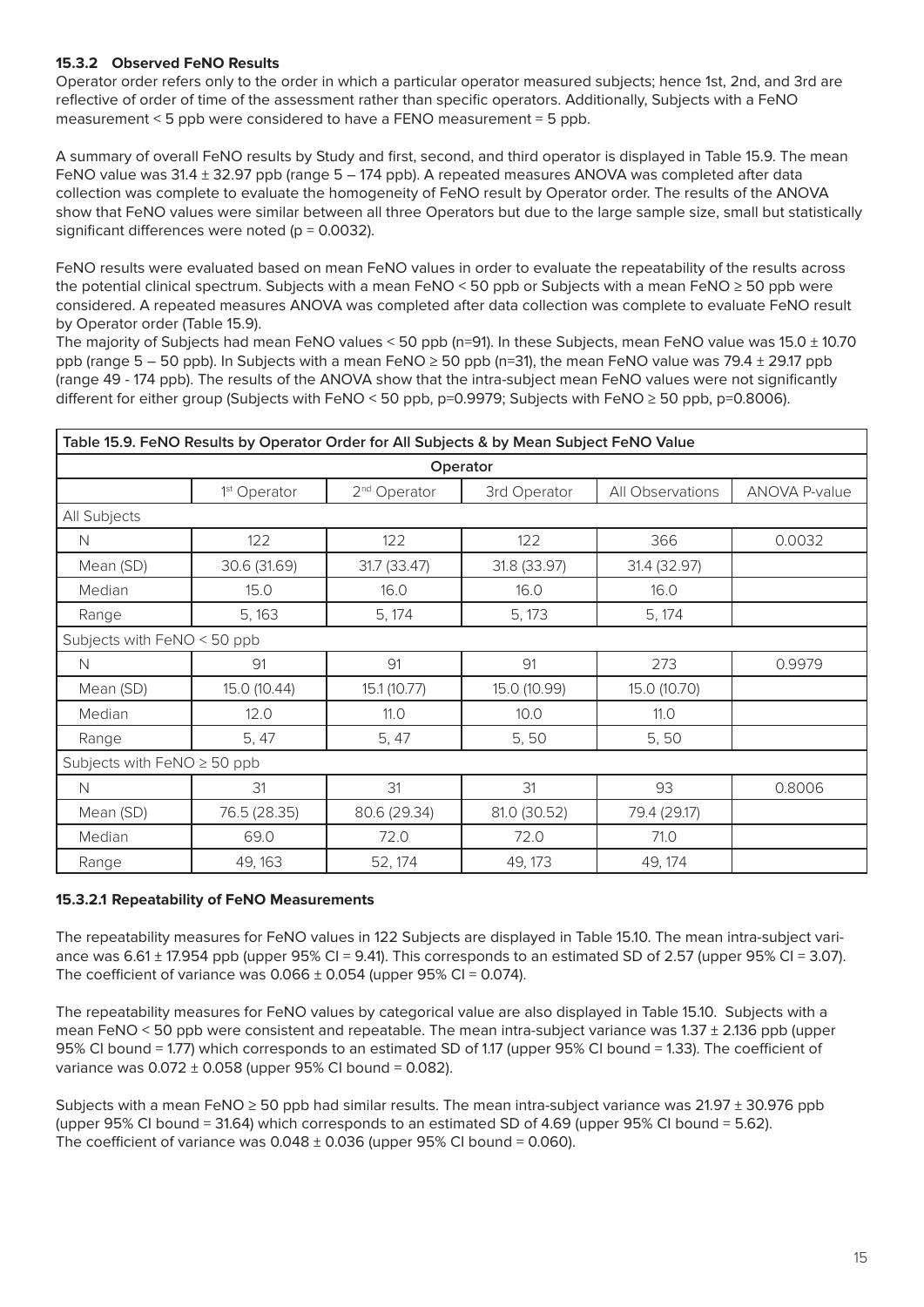| Table 15.10. Repeatability Measures for All Subjects & by Mean Subject FeNO |               |                               |                                  |  |  |  |
|-----------------------------------------------------------------------------|---------------|-------------------------------|----------------------------------|--|--|--|
|                                                                             | All Subjects  | Subjects with $FeNO < 50$ ppb | Subjects with $FeNO \geq 50$ ppb |  |  |  |
| Intra-subject Variance                                                      |               |                               |                                  |  |  |  |
| N                                                                           | 122           | 91                            | 31                               |  |  |  |
| Mean (SD)                                                                   | 6.61 (17.954) | 1.37(2.136)                   | 21.97 (30.976)                   |  |  |  |
| Median                                                                      | 1.00          | 1.00                          | 9.00                             |  |  |  |
| Range                                                                       | 0.00, 109.00  | 0.00, 14.33                   | 0.33, 109.00                     |  |  |  |
| Upper 95% CI                                                                | 9.41          | 1.77                          | 31.64                            |  |  |  |
| SD [2]                                                                      | 2.57          | 1.17                          | 4.69                             |  |  |  |
| Upper 95% CI for SD [2]                                                     | 3.07          | 1.33                          | 5.62                             |  |  |  |
| Coefficient of Variance                                                     |               |                               |                                  |  |  |  |
| N                                                                           | 122           | 91                            | 31                               |  |  |  |
| Mean (SD)                                                                   | 0.066(0.054)  | 0.072(0.058)                  | 0.048(0.036)                     |  |  |  |
| Median                                                                      | 0.054         | 0.069                         | 0.041                            |  |  |  |
| Range                                                                       | 0.000, 0.286  | 0.000, 0.286                  | 0.011, 0.169                     |  |  |  |
| Upper 95% CI                                                                | 0.074         | 0.082                         | 0.060                            |  |  |  |

Since the studies involved precision and accuracy of the measurement devices, it was important that FeNO values acquired by Subjects covered the range of possible FeNO values observed in clinical practice (e.g., 5-200 ppb). Table 15.11 displays the pooled inter-operator clinical precision results by median FeNO measurement range. The within subject mean standard deviation (SD) for subjects in the  $20 - 29$  ppb range was 1.13 ppb (95% CI = 0.77, 1.53) with a CV of 4.78% while the within subject mean SD for subjects in the  $40 - 49$  ppb group was1.91 ppb (95% CI = 1.04, 2.90) with a CV of 4.24%. The within subject SD for subjects in the > 50 ppb range was 3.79 ppb (95% CI = 2.82, 4.83) with a CV of 4.85%.

| Table 15.11. Repeatability Measures by Median Subject FeNO Value for Pooled Study Data Efficacy Subjects |    |                                 |               |                               |               |  |
|----------------------------------------------------------------------------------------------------------|----|---------------------------------|---------------|-------------------------------|---------------|--|
| Median FeNO Val-<br>ue (ppb)                                                                             | N  | Within Subject<br>Mean SD (ppb) | 95% CI for SD | Within Subject<br>Mean CV (%) | 95% CI for CV |  |
| $0 - 10$                                                                                                 | 39 | 0.56                            | 0.39, 0.73    | 7.86%                         | 5.59%, 10.27% |  |
| $10 - 20$                                                                                                | 31 | 1.12                            | 0.92, 1.34    | 8.19%                         | 6.89%, 9.64%  |  |
| $20 - 30$                                                                                                |    | 1.13                            | 0.77, 1.53    | 4.78%                         | 3.11%, 6.76%  |  |
| $30 - 40$                                                                                                | 9  | 1.32                            | 0.89, 1.77    | 3.94%                         | 2.63%, 5.38%  |  |
| $40 - 50$                                                                                                | 5  | 1.91                            | 1.04, 2.90    | 4.24%                         | 2.28%, 6.62%  |  |
| $\geq 50$                                                                                                | 30 | 3.79                            | 2.82, 4.83    | 4.85%                         | 3.63%, 6.22%  |  |

### **15.3.2.2Weighted Deming Regression Analysis**

Weighted Deming Regressions were completed post-hoc for the three pairs of observations (Table 15.12). The estimated percent bias was small with the estimated average bias between -1.00% and 1.20% depending on the pairs considered. These analyses help confirm the repeatability of the FeNO assessments. Figures 15.3, 15.4 and 15.5 graphically display the FeNO results for each order of Operators (dashed lines indicate 20% bias limits).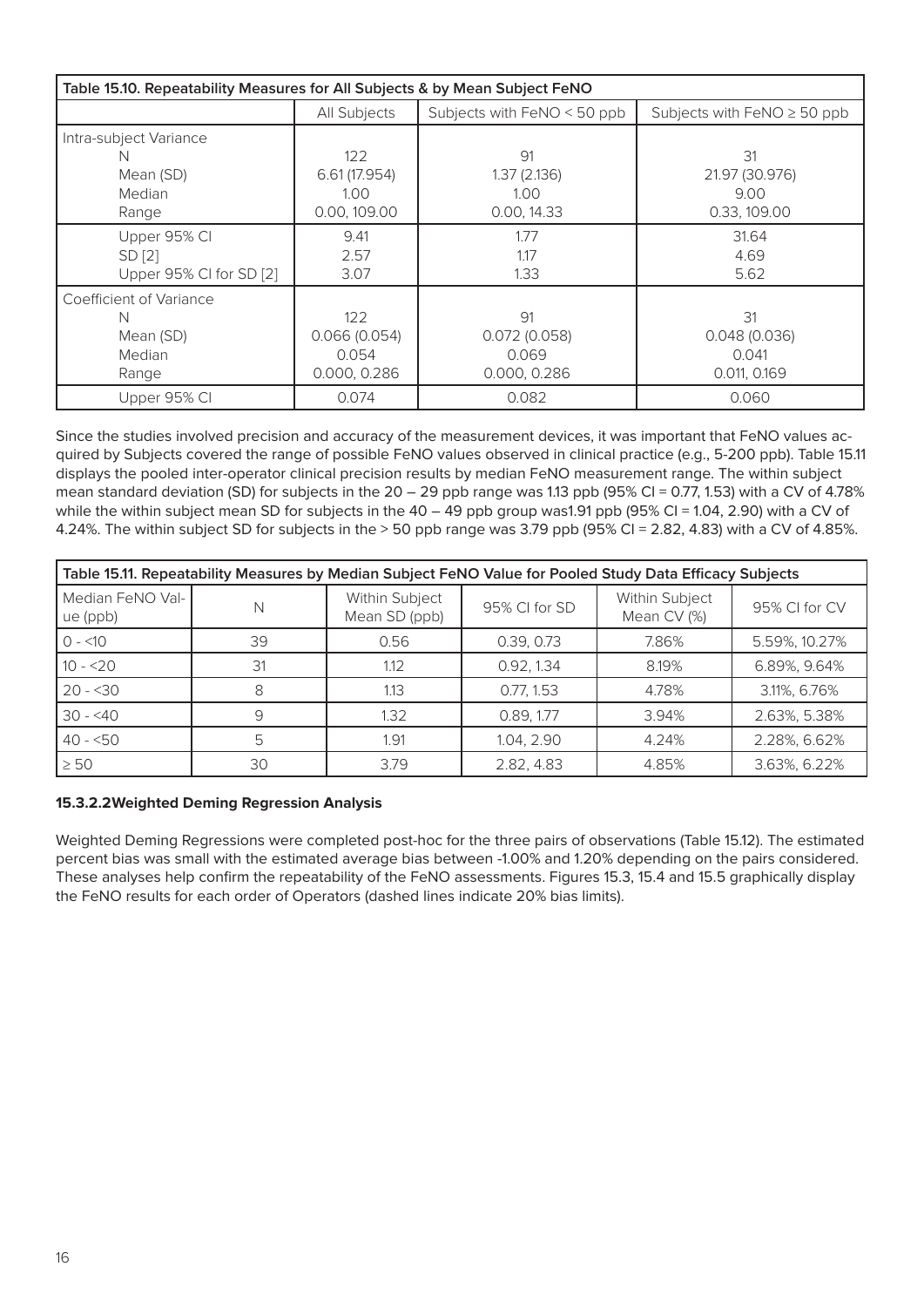| Table 15.12. Weighted Deming Regression for FeNO Results- Operator Order                                                                                                                                     |                                    |                                   |                     |  |  |  |
|--------------------------------------------------------------------------------------------------------------------------------------------------------------------------------------------------------------|------------------------------------|-----------------------------------|---------------------|--|--|--|
|                                                                                                                                                                                                              |                                    | <b>Weighted Deming Regression</b> |                     |  |  |  |
| Operator Order                                                                                                                                                                                               | Parameter<br>Value (SE)<br>P-value |                                   |                     |  |  |  |
|                                                                                                                                                                                                              | Intercept                          | $-0.418(0.1718)$                  | $0.0164$ [3]        |  |  |  |
| $2nd$ as function of 1 <sup>st</sup>                                                                                                                                                                         | Slope                              | 1.044 (0.0140)                    | $0.0019$ [4]        |  |  |  |
|                                                                                                                                                                                                              | Intercept                          | $-0.098(0.1444)$                  | 0.4997[3]           |  |  |  |
| 3rd as function of 2 <sup>nd</sup>                                                                                                                                                                           | Slope                              | 0.997(0.0106)                     | 0.8077[4]           |  |  |  |
|                                                                                                                                                                                                              | Intercept                          | $-0.516(0.2105)$                  | $0.0157$ [3]        |  |  |  |
| 3 <sup>rd</sup> as function of 1 <sup>st</sup>                                                                                                                                                               | Slope                              | 1.042 (0.0148)                    | 0.0055[4]           |  |  |  |
|                                                                                                                                                                                                              |                                    |                                   |                     |  |  |  |
|                                                                                                                                                                                                              |                                    | <b>Bias Evaluation</b>            |                     |  |  |  |
|                                                                                                                                                                                                              | Operator Order                     | Average Bias                      | Range               |  |  |  |
| $2nd$ as function of 1 <sup>st</sup>                                                                                                                                                                         |                                    | 1.20%                             | $-3.9\%$ , 4.2%     |  |  |  |
| 3rd as function of 2 <sup>nd</sup>                                                                                                                                                                           |                                    | $-1.00%$                          | $-2.2\%$ , $-0.3\%$ |  |  |  |
| 3 <sup>rd</sup> as function of 1 <sup>st</sup>                                                                                                                                                               |                                    | 0.20%                             | $-6.1\%$ , 3.9%     |  |  |  |
| P-value for null hypothesis that correlation is equal to 0.0.<br>Results for the null hypothesis that the parameter is equal to zero.<br>Results for the null hypothesis that the parameter is equal to one. |                                    |                                   |                     |  |  |  |

Figure 15.3. FeNO Results (1st Operator vs. 2nd Operator). Fendro Results (1st Operator) for Poemator values of  $\mathcal{D}$ 

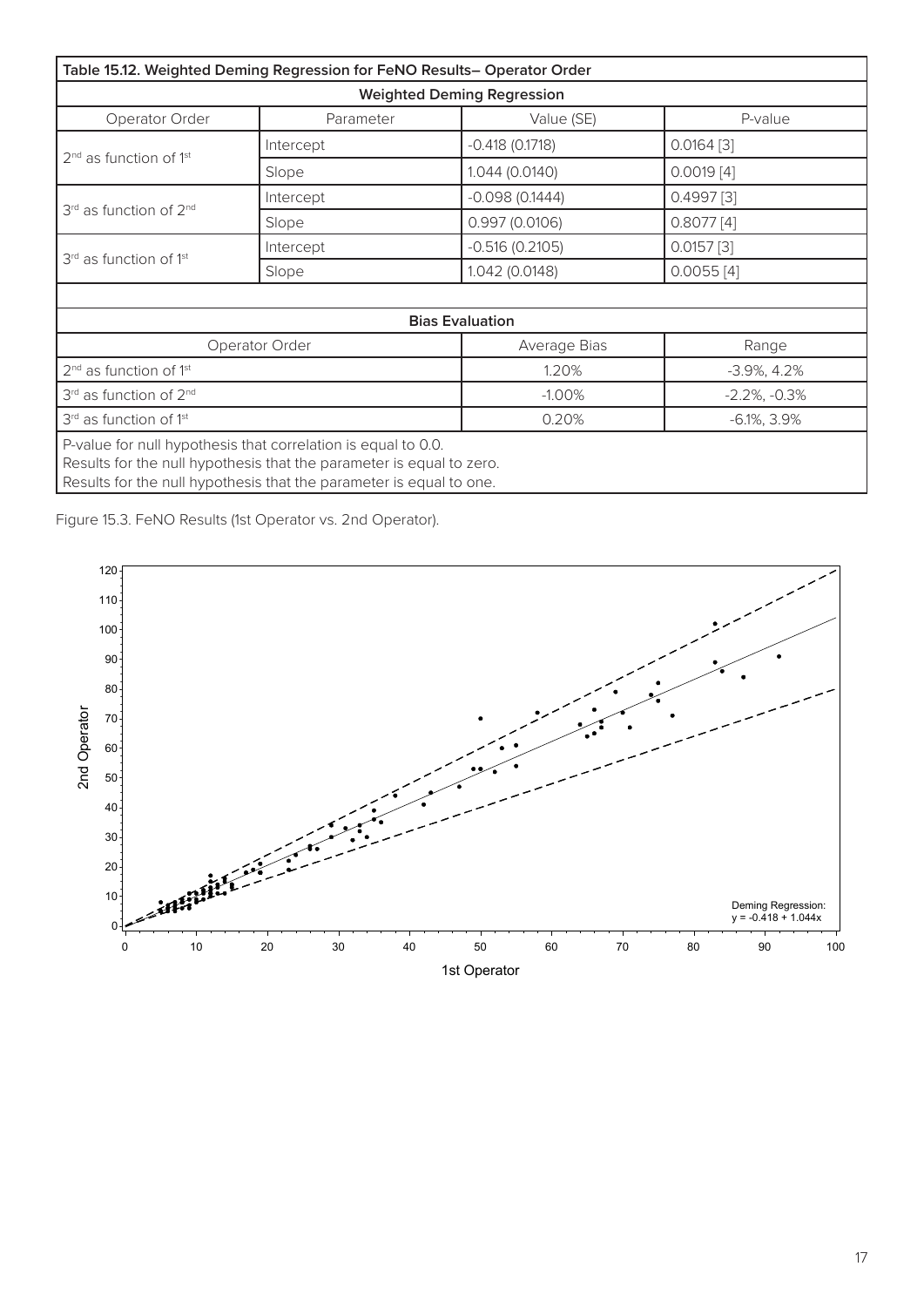



Figure 15.5. FeNO Results (1st Operator vs. 3rd Operator).  $[1666, 1666]$ 



of order order order than specific order than  $s$ Note: Operator order refers only to the order in which a particular operator measured subjects; hence 1st, 2nd, and 3rd are reflective **15.3.2.3Paired Differences Evaluation**

The summary of the evaluation of paired differences by each Study is described in Table 15.13 below. A total of 366 pairs were analyzed. All 273 pairs in Subjects with a mean FeNO < 50 ppb had a difference of < 10 ppb. Ninety of 93 pairs (96.8%) in Subjects with a mean FeNO ≥ 50 ppb had a difference of < 20%.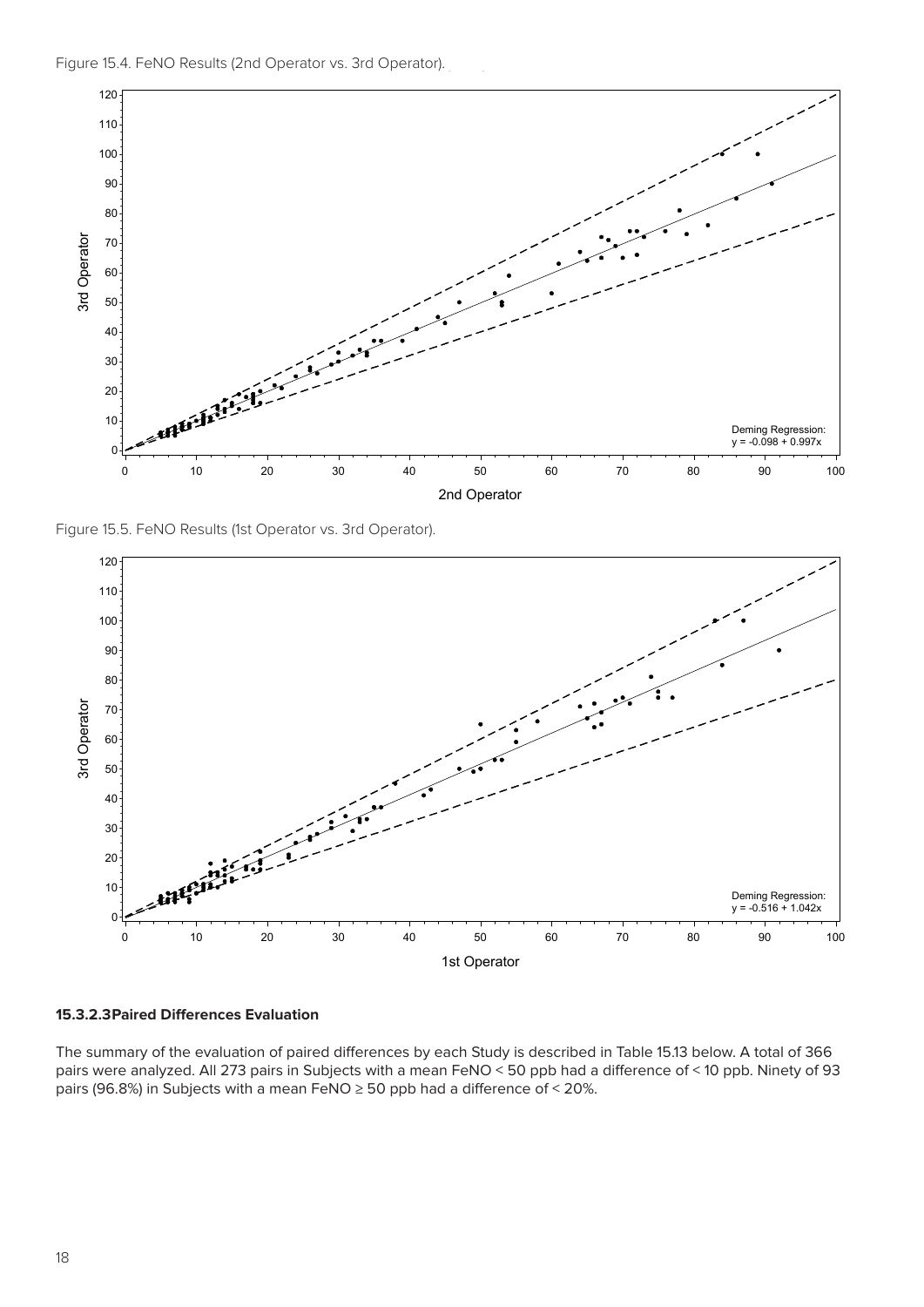| <b>Table 15.13. Evaluation of Paired Differences</b>                                                                                                                                                                   |                                          |  |  |  |  |  |  |
|------------------------------------------------------------------------------------------------------------------------------------------------------------------------------------------------------------------------|------------------------------------------|--|--|--|--|--|--|
|                                                                                                                                                                                                                        | All Subjects                             |  |  |  |  |  |  |
| Number of Subjects                                                                                                                                                                                                     | 122                                      |  |  |  |  |  |  |
| Number of Subjects with Mean FeNO < 50 ppb<br>Distribution of all Paired Differences in Subjects with mean FeNO < 50 ppb<br>Difference $\leq 10$ ppb<br>Difference $>10$ ppb<br>Total number of pairs                  | 91 (74.6%)<br>273 (100.0%)<br>273        |  |  |  |  |  |  |
| Number of Subjects with Mean FeNO $\geq$ 50 ppb<br>Distribution of all Paired Differences in Subjects with Mean FeNO ≥ 50 ppb<br>Difference $\leq$ 20% of mean<br>Difference $> 20\%$ of mean<br>Total number of pairs | 31(25.4%)<br>90 (96.8%)<br>3(3.2%)<br>93 |  |  |  |  |  |  |

Graphical display of FeNO values

Figures 15.6 (dashed lines represent lines of slope = 1.2 and 0.8) and 15.7 (dashed lines represent lines of slope = -0.2 and 0.2) display the repeatability of the FeNO measurements across the spectrum of results in this sample. For the majority of measurements in this study (FeNO < 50 ppb), the FeNO values were highly consistent and repeatable. While variability in intra-subject FeNO values increased with higher values, the CV remained similar. Figure value

Figure 15.6. Individual FeNO measurements vs. Subject Mean FeNO. ect Mean FeNO.

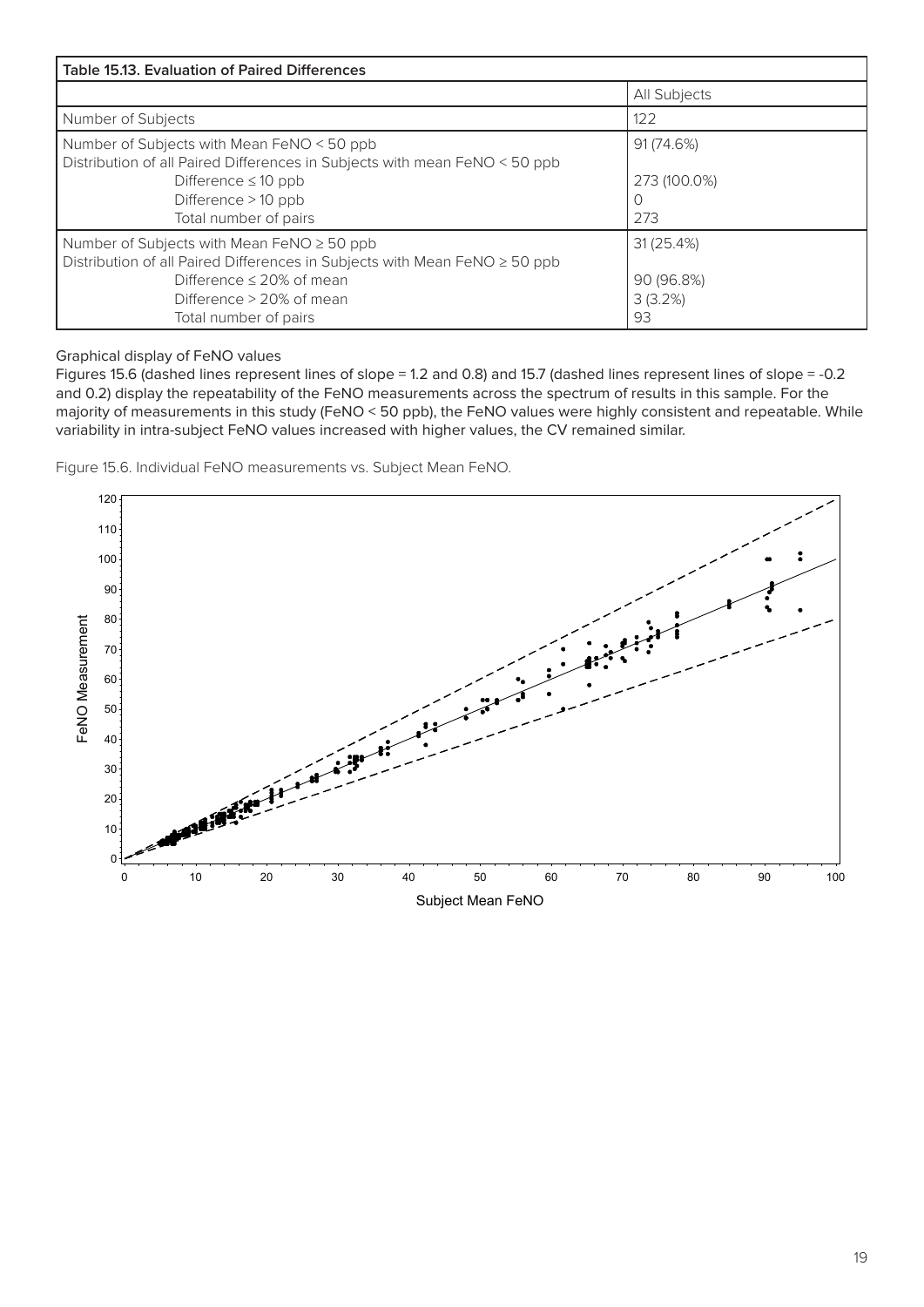

# Note: Subjects with a FeNO measurement recorded as < 5 ppb were considered to have a FeNO measurement = 5 ppb. **15.3.4 Discussion**

20

There were no adverse events, serious injuries, issues or problems with use of the NIOX VERO in Subjects. The results of this study demonstrated that FeNO measurements by the NIOX VERO were repeatable, consistent, and well within the technical specifications of the device. Moreover the results of this study demonstrate that there is no observable pattern of a training effect or order effect on FeNO results when done three times by three different operators. The results were not affected adding additional subjects with elevated FeNO levels.

### **15.4 Clinical correlation and validation study, NIOX MINO (AER-036)3**

This was a multi-center, device randomized, open-label, prospective single-cohort study aimed at demonstrating substantial equivalence between NIOX MINO<sup>®</sup> and its predicate device, NIOX<sup>®</sup> (using the chemiluminescence method). This study demonstrates the clinical utility of measuring fractional exhaled nitric oxide in patients with asthma. While this study was performed with the NIOX MINO, given the clinical performance of the two device, similar results can be expected when monitoring response to therapy with the NIOX VERO.

Change in FeNO levels, which often occurs after 2 weeks of corticosteroid therapy, was measured and compared to baseline levels. Symptomatic male and female asthma patients, from 7 years of age performed two valid FeNO measurements during each visit with NIOX MINO and NIOX. The order of the FeNO measurement on NIOX MINO versus NIOX was randomized. During each visit and for every subject, spirometry was performed and asthma symptoms were recorded with the Asthma Control Questionnaire® (ACQ) [53].

In total, 156 subjects were included (105 adults aged 18 - 70 years and 51 children aged 7 - 17 years). 147 subjects performed valid measurements at both visits and were evaluated per the protocol (see Table 15.14 for demographic data).

| Table 15.14. Demographics |             |                            |                      |                    |  |  |  |  |
|---------------------------|-------------|----------------------------|----------------------|--------------------|--|--|--|--|
|                           |             | <b>Adults</b><br>$(N=105)$ | Children<br>$(N=51)$ | Total<br>$(N=156)$ |  |  |  |  |
| Gender                    | $(\%)$<br>n |                            |                      |                    |  |  |  |  |
| <b>Male</b>               |             | 53<br>(50.5)               | (60.8)<br>31         | (53.8)<br>84       |  |  |  |  |
| Female                    |             | 52<br>(49.5)               | (39.2)<br>20         | (46.2)<br>72       |  |  |  |  |
| Ethnic origin             | (%)<br>n    |                            |                      |                    |  |  |  |  |
| Caucasian                 |             | (95.2)<br>100              | (82.4)<br>42         | (91.0)<br>142      |  |  |  |  |
| African                   |             | (1.9)<br>2                 | (3.9)                | (2.6)<br>4         |  |  |  |  |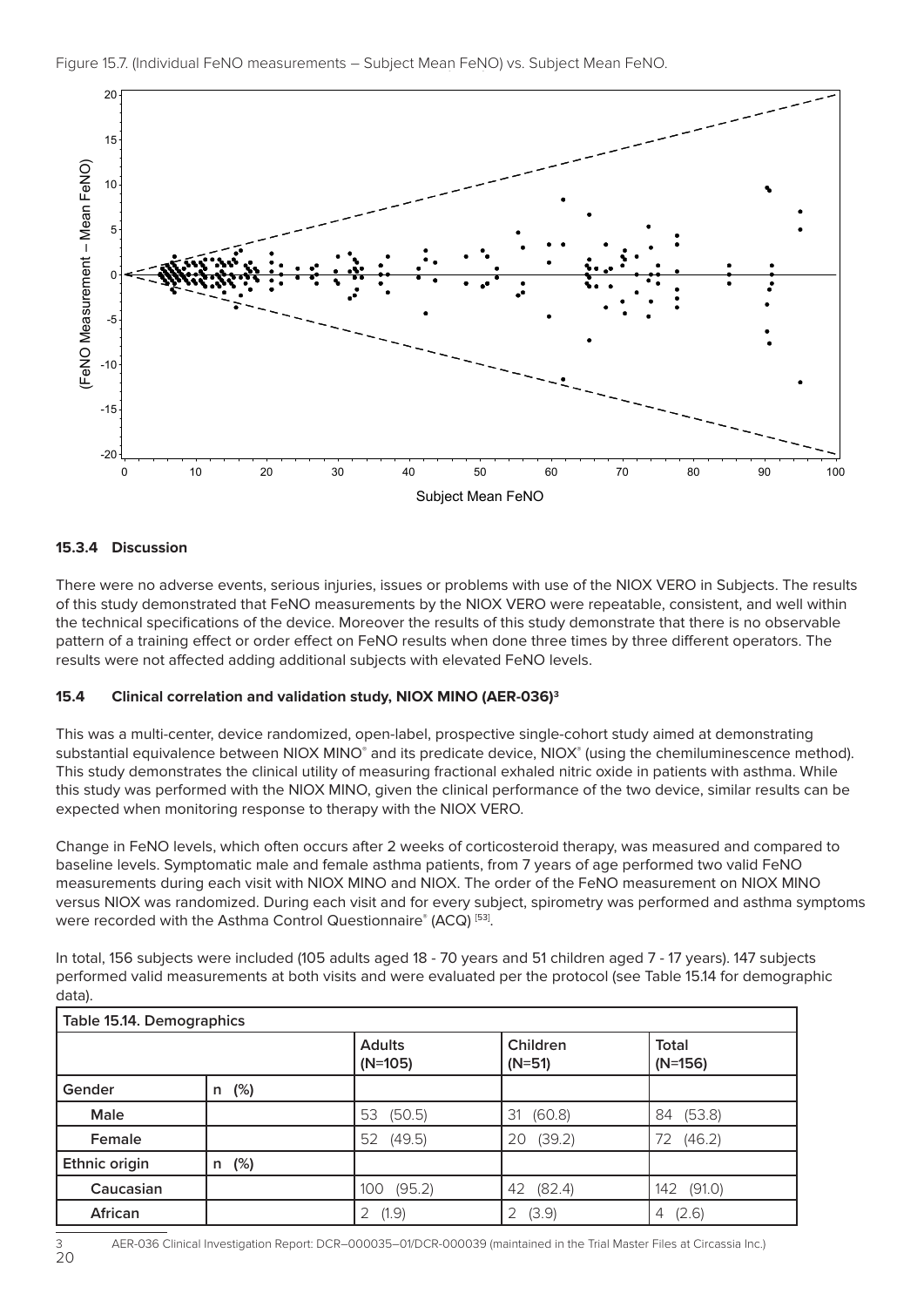| Table 15.14. Demographics |           |             |            |             |  |  |  |
|---------------------------|-----------|-------------|------------|-------------|--|--|--|
| Hispanic                  |           |             | (2.0)      | (0.6)       |  |  |  |
| Asian                     |           | (1.9)<br>2  | (7.8)<br>4 | (3.8)<br>6  |  |  |  |
| Other                     |           | (1.0)       | (3.9)<br>2 | 3<br>(1.9)  |  |  |  |
| Age                       | years     |             |            |             |  |  |  |
|                           | Mean (SD) | 42.9 (14.9) | 12.3(2.9)  | 32.9 (19.0) |  |  |  |
|                           | Median    | 42.0        | 13.0       | 30.0        |  |  |  |
|                           | Range     | 18 to 70    | 7 to 17    | 7 to 70     |  |  |  |
|                           | n         | 105         | 51         | 156         |  |  |  |

NIOX MINO and NIOX showed substantially similar performance in the measurement of FeNO, with minor non-significant differences between the devices (37.3% and 35.5% reduction in FeNO, respectively). The reduction in FeNO from Visit 1 to follow-up Visit 2, following corticosteroid treatment, was highly significant for both devices.

The subjects' asthma symptoms which were followed with the validated ACQ also showed a significant improvement in the same range (39.7%) as the improvement of FeNO values. The magnitude of the FeNO change and degree of improvement in ACQ are different because the scale and precision of these metrics varies.

Additionally, the subjects' spirometry results also showed a significant improvement between Visit 1 and Visit 2, although the magnitude of the improvement using this method was less obvious (+6.9%). These data (improvement in FeNO, ACQ and spirometry) were in accordance with one another. Table 15.15 below shows a summary of the primary and secondary outcome data.

**Table 15.15. Mean change between visit 1 and 2 for the two devices (NIOX MINO® versus NIOX® ) and change in clinical well-being and spirometry.**

|             | Mean % change | Standard Error of Mean, % | $p$ -value <sup>1</sup> |     |
|-------------|---------------|---------------------------|-------------------------|-----|
| NIOX MINO   | $-37.3$       | 25                        | < 0.0001                | 151 |
| <b>NIOX</b> | $-35.5$       | フフ                        | < 0.0001                | 151 |
| <b>ACQ</b>  | $-39.7$       |                           | < 0.0001                | 151 |
| FEV         | 6.9           |                           | < 0.0001                | 149 |

<sup>1</sup> p-value for statistical significance of change vs baseline.

The relationship between the percent change in FeNO and the percent change in pre-bronchodilator Forced Expiratory Volume (FEV1), post-bronchodilator FEV1 and the total symptom scores; ACQ from Visit 1 to Visit 2 was investigated for the Intent to Treat (ITT) population.

Asthma health status is composed of several distinct components such as social, physical, clinical and occupational, mitigating the likelihood of strong statistical correlation [65]. An absolute majority of subjects that experienced a reduction of FeNO also had an improvement in asthma symptoms as measured by the ACQ.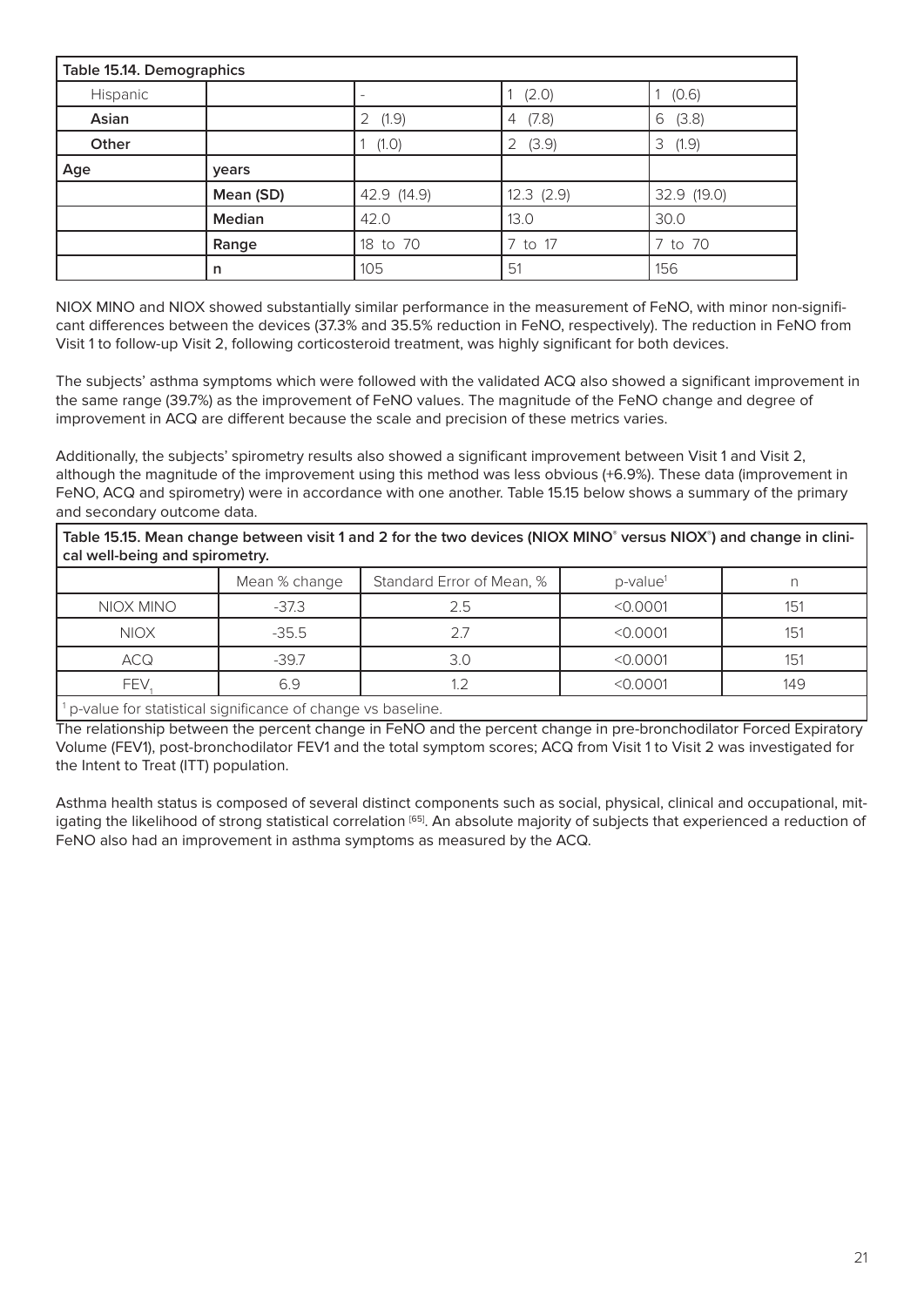| <b>Table 16.1</b>             |                                                                                                                                                                                                                                                                                                                                                     |
|-------------------------------|-----------------------------------------------------------------------------------------------------------------------------------------------------------------------------------------------------------------------------------------------------------------------------------------------------------------------------------------------------|
| <b>Performance Parameter</b>  | <b>NIOX VERO<sup>®</sup> Limits</b>                                                                                                                                                                                                                                                                                                                 |
| <b>Measurement range</b>      | 5 - 300 ppb                                                                                                                                                                                                                                                                                                                                         |
| <b>Lowest Detection Limit</b> | 5 ppb                                                                                                                                                                                                                                                                                                                                               |
| Linearity                     | Squared correlation coefficient $r^2 > 0.998$ , slope 0.95 - 1.05, intercept<br>$±3$ ppb<br>Determination based on pooled regression analysis from 10 instruments<br>using standard gas reference samples at 7 different concentration levels                                                                                                       |
|                               | covering the operating measurement range.                                                                                                                                                                                                                                                                                                           |
| Precision                     | < 3ppb of measured value for values < 30 ppb<br><10% of measured value for values ≥ 30 ppb                                                                                                                                                                                                                                                          |
|                               | Expressed as one standard deviation for replicate measurements with the<br>same instrument, using a certified gas concentration of Nitric Oxide refer-<br>ence standard                                                                                                                                                                             |
| Accuracy                      | ±5 ppb for measured values ≤ 50 ppb or 10% of measured values > 50 ppb.                                                                                                                                                                                                                                                                             |
|                               | Expressed as the upper 95% confidence limit, based on absolute mean of<br>differences from certified gas concentration of Nitric Oxide                                                                                                                                                                                                              |
| <b>Method Comparison</b>      | <10 ppb for values $\leq$ 50 ppb, < 20 % for values > 50 ppb<br>Expressed as the difference between a NIOX MINO® FeNO value and the<br>corresponding FeNO value measured with NIOX VERO instrument from<br>Circassia.                                                                                                                               |
| <b>Inhalation parameters</b>  | Inhale to TLC (Total Lung Capacity) before start of exhalation. Inhalation in<br>instrument is triggered by a pressure of -3 cm $H$ <sub>2</sub> 0.                                                                                                                                                                                                 |
| <b>Exhalation parameters</b>  | Exhalation time: Standard mode: 10 s (clinical use)<br>All exhalations are to be performed at an exhalation pressure of 10 - 20 cm<br>H <sub>2</sub> O, to maintain a fixed flow rate of 50 ±5 ml/s. The instrument stops the<br>measurement at pressures outside the interval. Warning alerts sounds at 10<br>$-12$ and 18-20 cm H <sub>2</sub> O. |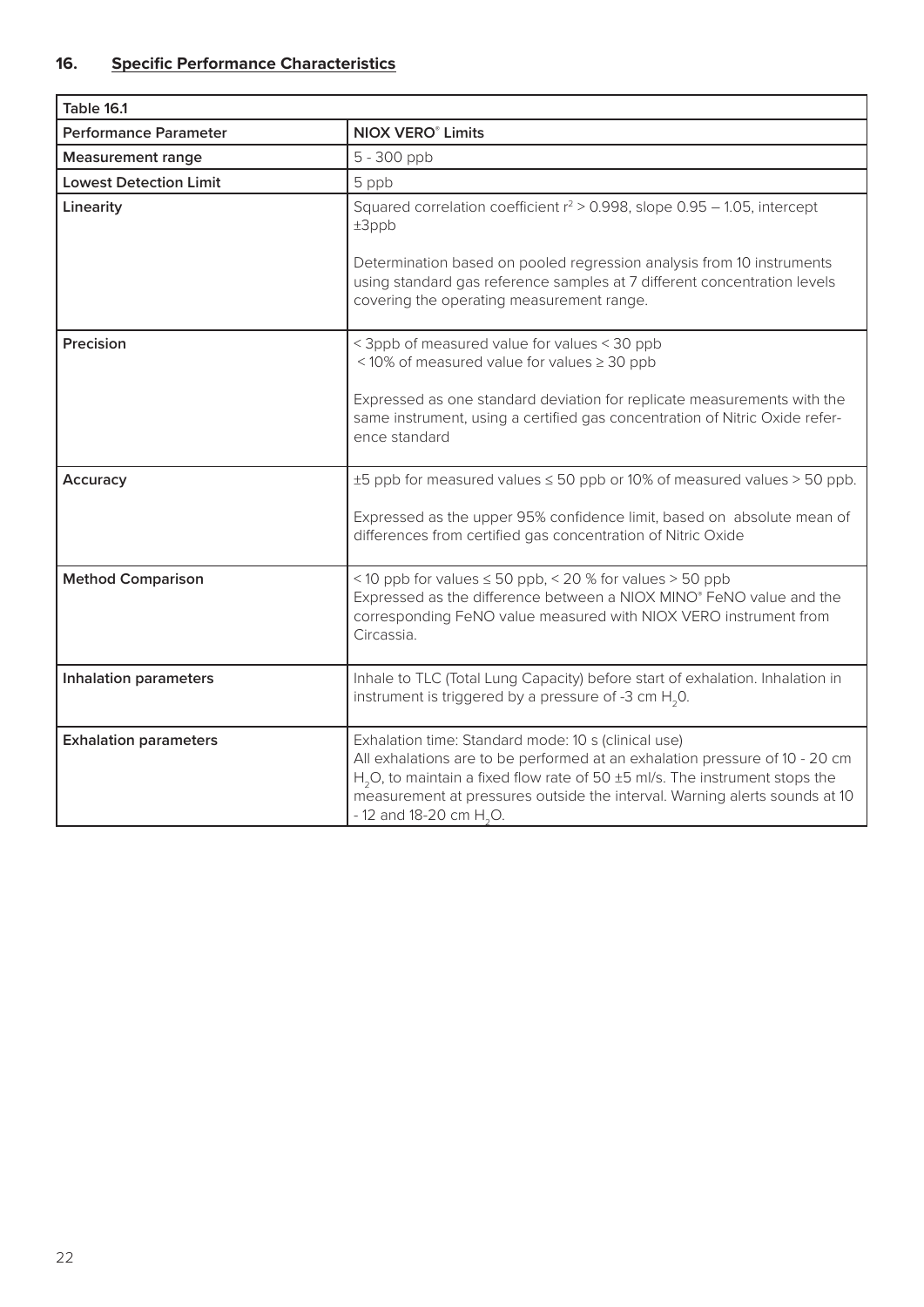# **17. Evaluation Methods, Performance Data**

The instrument is verified to fulfill the specified performance under the temperature range within 50 to 95°F/+10 to +35 °C, relative humidity range of 20- 80% and pressure range of 700-1060 hPa. The following provides a summary of performed tests with protocol design, data, results and conclusion.

### FeNO measurement time

The time from end of exhalation until the result is presented on the screen was measured. The FeNO measurement time was determined to be 55 seconds.

### Temperature stabilization time:

The time from power up until the system is ready for use was measured. The temperature stabilization time were determined to be <30 min., typically < 1 minute.

### Measurement range

The measurement range was determined in a laboratory setting using mixtures of standard reference NO gas. Certified NO in N<sub>2</sub> calibration gas of 200 ppb and 2000 ppb was mixed with nitrogen gas in a gas mixer, connected in-line with the NIOX VERO instrument, (with mounted NIOX VERO sensors), to obtain 7 NO concentration levels (3, 5, 25, 100, 200, 300 and 330 ppb). Five replicate determinations of the concentrations at 3 and 5 ppb, and three replicate determinations on the other intervals were made.

5 ppb was the lowest detectable level, and 300 ppb the highest detectable level.

### Lowest detection limit

Lowest detection limit was determined in a laboratory setting, using mixtures of standard reference NO gas and N<sub>2</sub> gas below and above the detection limit, at 3 and 5 ppb. Five replicate determinations of each concentration were made at each occasion. 10 NIOX VERO sensors, continually mounted in 10 NIOX VERO instruments, respectively, were used in these tests. Measured data at 3 ppb and 5 ppb are presented in table 17.1.

| Table 17.1: Measured data at nominal 3 ppb and 5 ppb for 10 NIOX VERO instruments |           |     |                |     |     |     |     |     |     |     |                 |     |
|-----------------------------------------------------------------------------------|-----------|-----|----------------|-----|-----|-----|-----|-----|-----|-----|-----------------|-----|
| <b>NIOX MINO</b><br><b>No</b>                                                     |           | 1   | $\overline{2}$ | 3   | 4   | 5   | 6   | 7   | 8   | 9   | 10 <sup>°</sup> |     |
| Nominal                                                                           | Replicate |     |                |     |     |     |     |     |     |     |                 |     |
| 3                                                                                 |           | 3.6 | 4.5            | 3.8 | 4.3 | 3.9 | 3.1 | 3.3 | 3.5 | 4.3 | 3.0             |     |
|                                                                                   | 2         | 3.9 | 4.2            | 3.9 | 4.0 | 3.5 | 4.1 | 3.8 | 3.6 | 3.8 | 3.1             |     |
|                                                                                   | 3         | 3.5 | 4.3            | 2.9 | 3.8 | 3.5 | 3.4 | 2.7 | 3.2 | 3.4 | 3.5             |     |
|                                                                                   | 4         | 2.9 | 3.7            | 2.5 | 4.3 | 3.3 | 3.6 | 3.7 | 3.5 | 3.8 | 1.8             |     |
|                                                                                   | 5         | 2.5 | 3.8            | 3.4 | 4.4 | 3.4 | 2.8 | 3.6 | 3.1 | 3.5 | 3.0             |     |
|                                                                                   | Average   | 3.3 | 4.1            | 3.3 | 4.2 | 3.5 | 3.4 | 3.4 | 3.4 | 3.8 | 2.9             | 3.5 |
|                                                                                   | Stdev     | 0.5 | 0.3            | 0.5 | 0.2 | 0.2 | 0.4 | 0.4 | 0.2 | 0.3 | 0.5             | 0.4 |
| Nominal                                                                           | Replicate |     |                |     |     |     |     |     |     |     |                 |     |
| 5                                                                                 |           | 7.3 | 8.9            | 8.1 | 9.3 | 8.2 | 8.0 | 7.1 | 7.8 | 8.6 | 6.8             |     |
|                                                                                   | 2         | 7.3 | 9.2            | 8.2 | 8.7 | 7.9 | 8.3 | 7.4 | 8.4 | 8.7 | 6.9             |     |
|                                                                                   | 3         | 7.5 | 8.9            | 7.6 | 8.4 | 8.4 | 7.9 | 7.8 | 8.4 | 8.7 | 7.5             |     |
|                                                                                   | 4         | 7.7 | 8.9            | 7.7 | 8.9 | 8.2 | 8.5 | 7.9 | 8.1 | 8.6 | 7.2             |     |
|                                                                                   | 5         | 8.5 | 8.8            | 8.8 | 8.7 | 8.7 | 8.1 | 8.1 | 8.2 | 8.4 | 7.8             |     |
|                                                                                   | Average   | 7.7 | 8.9            | 8.1 | 8.8 | 8.3 | 8.2 | 7.7 | 8.2 | 8.6 | 7.2             | 8.2 |
|                                                                                   | Stdev     | 0.4 | O.1            | 0.4 | 0.3 | 0.2 | 0.2 | 0.3 | 0.2 | 0.1 | 0.3             | 0.5 |

At nominal value of 3 ppb, the overall mean measured value was 3.5 ppb (95%CI 3.3, 3.7)

At nominal value of 5 ppb, the overall mean measured value was 8.2 ppb (95%CI 7.9, 8.5)

Thus it can be concluded that the lowest detectable level for NIOX VERO is reached at around 3 ppb, which is why the specification limit for lowest detectable level is set at 5 ppb.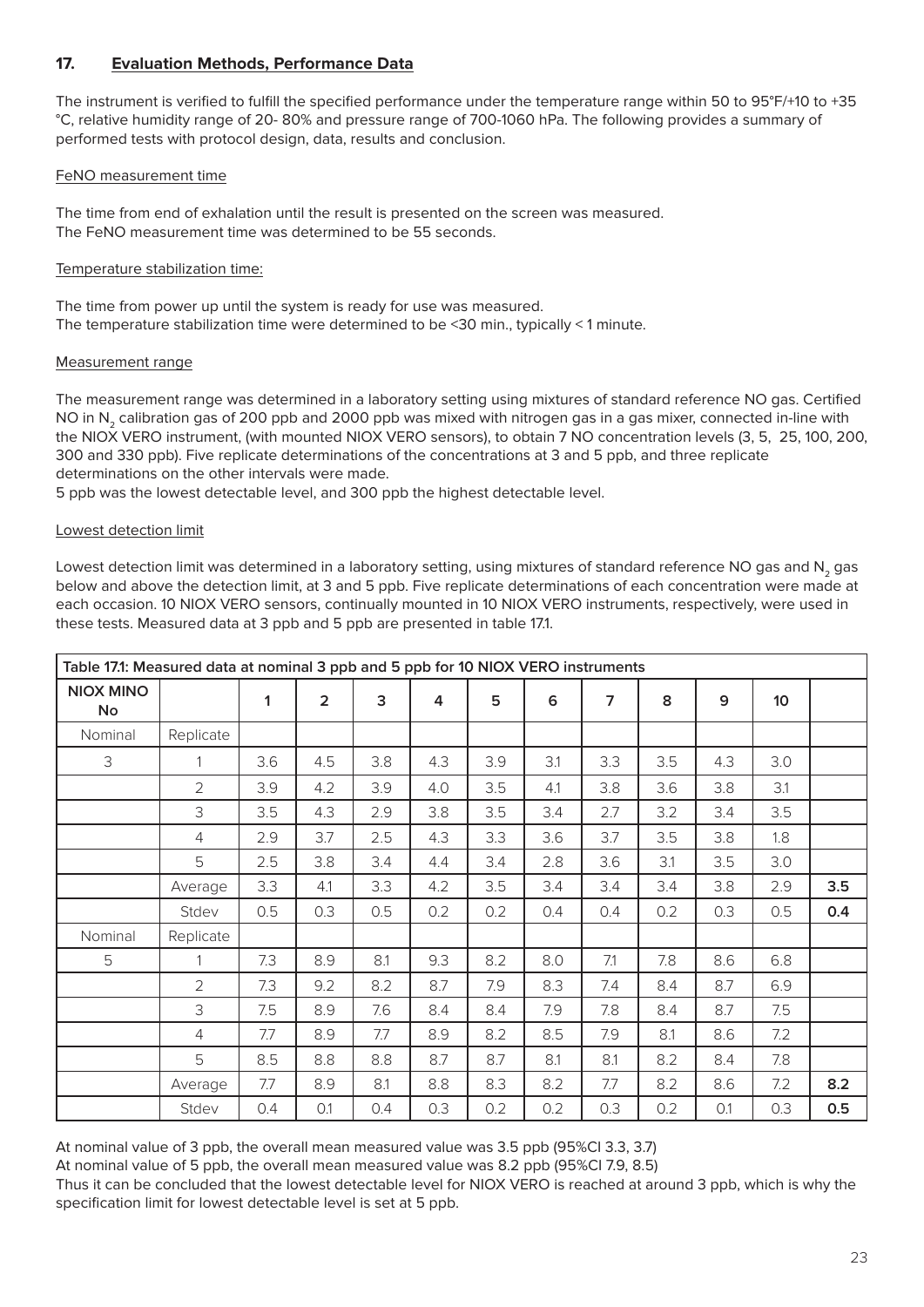### Linearity

Certified NO in N<sub>2</sub> calibration gas of 200 ppb and 2000 ppb was mixed with nitrogen gas in a gas mixer, connected in-line with the NIOX VERO instrument, (with mounted NIOX VERO sensors), to obtain 7 NO concentration levels (3, 5, 25, 100, 200, 300 and 330 ppb). Five replicate determinations of the concentrations at 3 and 5 ppb, and three replicate determinations on the other intervals were made.

The regression analysis gave an average slope of 1.047 and average intercept of 0.5ppb. The squared correlation coefficient  $r^2$  was > 0.999 for all the 10 devices tested. The results conclude that NIOX VERO $^{\circ}$  linearity is within the specification of  $r^2 > 0.998$ .

| Table 17.2 Linearity, squared correlation coefficient $r^2$ , slope and intercept for individual instruments |                                                   |       |                 |  |  |  |  |  |  |
|--------------------------------------------------------------------------------------------------------------|---------------------------------------------------|-------|-----------------|--|--|--|--|--|--|
| Test instrument #                                                                                            | squared correlation<br>coefficient r <sup>2</sup> | Slope | Intercept [ppb] |  |  |  |  |  |  |
| $NV_1$                                                                                                       | 0.9995                                            | 1.054 | $-0.3$          |  |  |  |  |  |  |
| $NV_2$                                                                                                       | 0.9998                                            | 1.083 | 1.3             |  |  |  |  |  |  |
| $NV_3$                                                                                                       | 0.9997                                            | 1.034 | 0.5             |  |  |  |  |  |  |
| $NV_4$                                                                                                       | 0.9998                                            | 1.071 | 1.5             |  |  |  |  |  |  |
| $NV_5$                                                                                                       | 0.9997                                            | 1.055 | 0.7             |  |  |  |  |  |  |
| $NV_6$                                                                                                       | 0.9996                                            | 1.021 | 0.5             |  |  |  |  |  |  |
| $NV_7$                                                                                                       | 0.9996                                            | 1.057 | 0.0             |  |  |  |  |  |  |
| $NV_8$                                                                                                       | 0.9997                                            | 1.069 | 0.3             |  |  |  |  |  |  |
| $NV_9$                                                                                                       | 0.9997                                            | 1.038 | 1.1             |  |  |  |  |  |  |
| $NV_10$                                                                                                      | 0.9995                                            | 0.990 | $-0.4$          |  |  |  |  |  |  |

#### Analytical Precision

Analytical precision was determined in-house. Certified NO in N<sub>2</sub> calibration gas of 200 ppb was mixed with nitrogen gas in a gas mixer, connected in-line with the NIOX VERO instrument, to obtain four NO concentration levels (5, 25, 75, and 200 ppb). Two replicate determinations of each concentration were made twice a day (more than 2 hours apart) for 20 days.

Repeatability is an estimate of variation within one test run in one day. Within-device precision is an estimate of variation between test runs and days. The repeatability and within-device precision were calculated for the 5 instruments. The results at 5 and 25 ppb are expressed as absolute values in ppb. The results at the 75 and 200 ppb levels are expressed as percentage of the measured NO concentration. Both standard deviation estimates met the precision claim at all three concentration levels.

The results are presented in figure 17.1 and table 17.3.

Figure 17.1



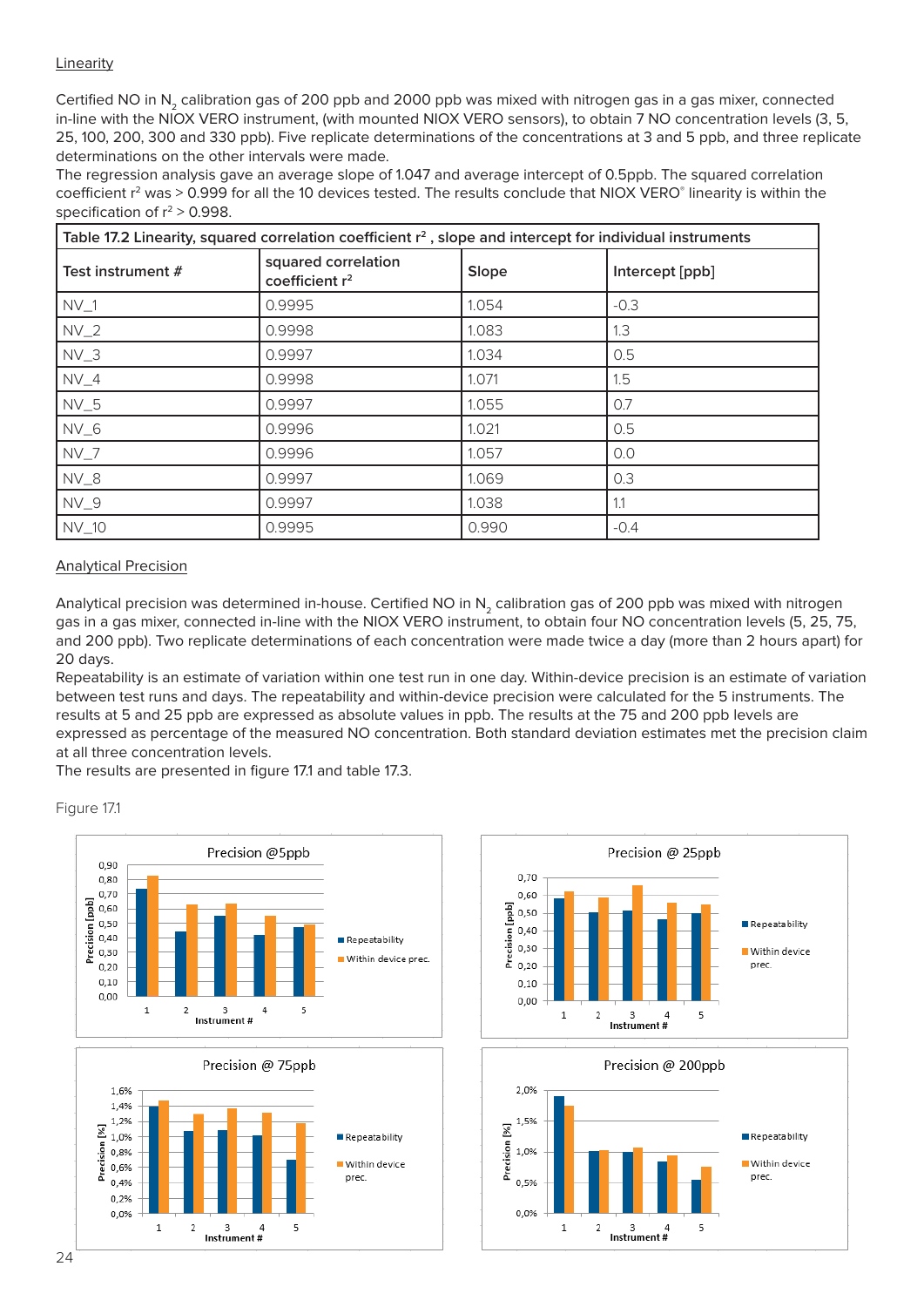| <b>Table 17.3 Precision</b>        |            |              |            |           |                         |            |           |           |
|------------------------------------|------------|--------------|------------|-----------|-------------------------|------------|-----------|-----------|
|                                    |            | Repetability |            |           | Within device precision |            |           |           |
| NO concentration,<br>ppb           | 5 ppb      | 25 ppb       | 75 ppb     | 200 ppb   | 5 ppb                   | 25 ppb     | 75 ppb    | $200$ ppb |
| Claim                              | $=<$ 3 ppb | $=<$ 3 ppb   | $=< 10 \%$ | $=< 10\%$ | $=<$ 3 ppb              | $=<$ 3 ppb | $=< 10\%$ | $=< 10\%$ |
| Serial No.<br>NIOX VERO<br>/Sensor | [ppb]      | [ppb]        | [%]        | [%]       | [ppb]                   | [ppb]      | [%]       | [%]       |
| 735 / 4847                         | 0.74       | 0.58         | 1.4%       | 1.9%      | 0.83                    | 0.63       | 1.5%      | 1.7%      |
| 741/4848                           | 0.44       | 0.51         | 1.1%       | 1.0%      | 0.63                    | 0.59       | 1.3%      | 1.0%      |
| 748 / 4849                         | 0.55       | 0.51         | 1.1%       | 1.0%      | 0.63                    | 0.65       | 1.4%      | 1.1%      |
| 755 / 4850                         | 0.42       | 0.46         | 1.0%       | 0.8%      | 0.55                    | 0.56       | 1.3%      | 0.9%      |
| 762 / 4859                         | 0.47       | 0.50         | 0.7%       | 0.5%      | 0.49                    | 0.55       | 1.2%      | 0.8%      |

The results conclude that the repeatability and within-device precision are well within specification limit: < 3 ppb of measured value < 30 ppb, < 10 % of measured value > 30 ppb. Both standard deviation estimates for repeatability and within-device precision met the precision claim in the labeling at all four concentration levels.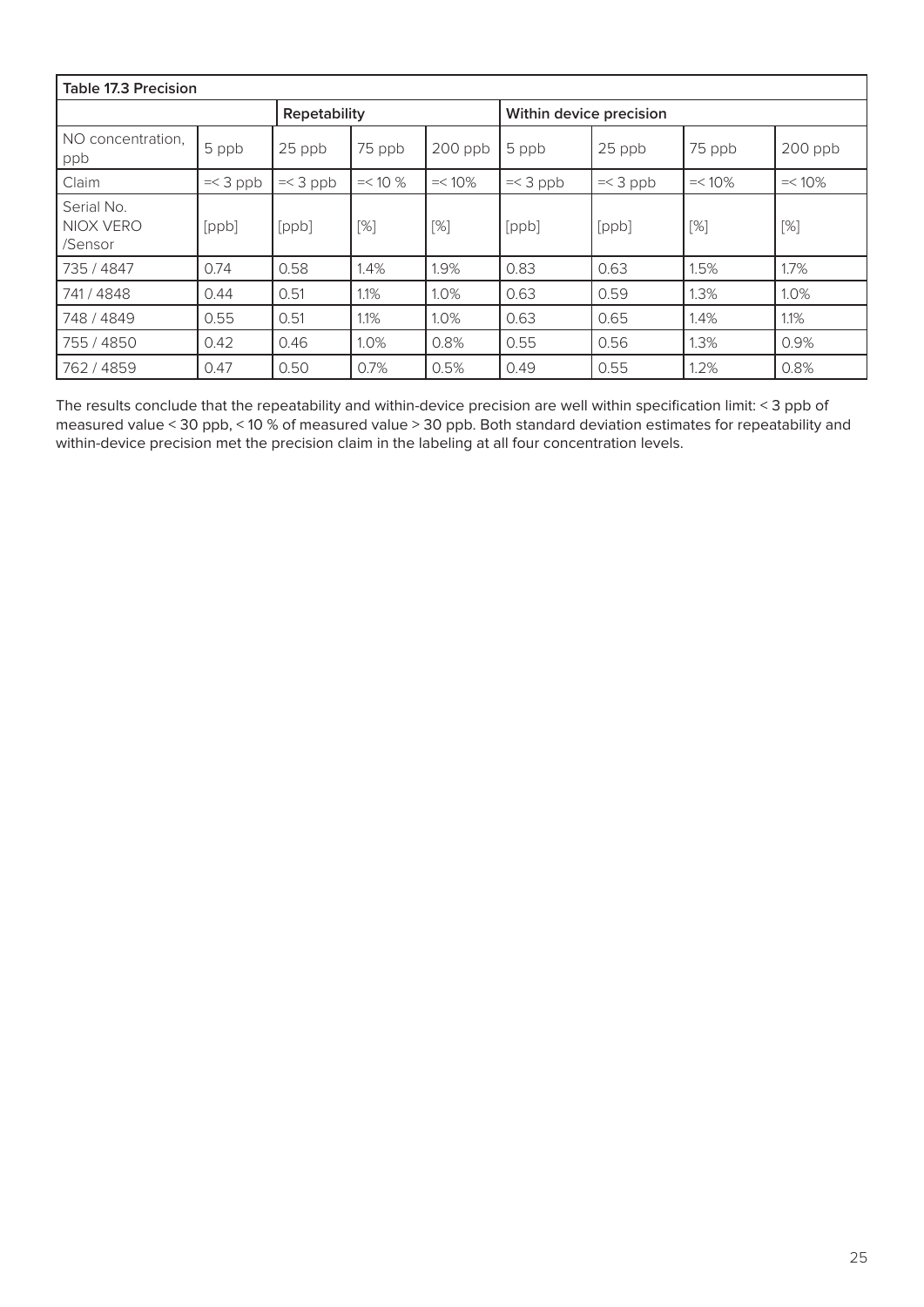### Accuracy

Analytical accuracy is the deviation of the measured value from a known nominal value, i.e. the certified concentration of a nitric oxide reference standard. Mixtures of a certified calibration gas of 200 ppb NO in N<sub>2</sub> were used, yielding concentrations 5 ppb, 25 ppb, 75 ppb and 200 ppb. The gas mixer was connected in-line with the NIOX VERO instrument. A total of 5 sensors mounted in 5 NIOX VERO instruments were used for accuracy evaluation. Two replicate determinations were made at each occasion.

The temperature and relative humidity were within the claimed operational range for the entire test period. For each test occasion the mean NO concentration (M) for each set of replicates, and the absolute deviation of each replicate mean (D) from the nominal gas concentration (G), were calculated. The mean D, the standard deviation, and the 95% confidence interval for all instruments were calculated. At > 50 ppb concentration levels the deviation D is expressed as percentage of the nominal NO concentration.

The results for the 5 NIOX VERO systems are presented in table 17.4. The accuracy was in all test occasions within the technical specification, i.e.  $\pm 5$  ppb  $\leq 50$  ppb or max 10% at > 50 ppb

| Table 17.4: Accuracy |          |    |                                |            |             |
|----------------------|----------|----|--------------------------------|------------|-------------|
| Nominal              |          | n  | <b>Mean deviation</b><br>[ppb] | <b>SEM</b> | 95% UL of M |
| 5 ppb                | Device 1 | 40 | $-1.62$                        | 0.63       | $-1.79$     |
|                      | Device 2 | 40 | $-0.97$                        | 0.54       | $-1.12$     |
|                      | Device 3 | 40 | $-1.30$                        | 0.49       | $-1.43$     |
|                      | Device 4 | 40 | $-1.19$                        | 0.46       | $-1.31$     |
|                      | Device 5 | 40 | $-0.87$                        | 0.35       | $-0.97$     |
| 25 ppb               | Device 1 | 40 | $-3.88$                        | 0.46       | $-4.00$     |
|                      | Device 2 | 40 | $-2.88$                        | 0.46       | $-3.00$     |
|                      | Device 3 | 40 | $-3.54$                        | 0.53       | $-3.68$     |
|                      | Device 4 | 40 | $-3.07$                        | 0.45       | $-3.19$     |
|                      | Device 5 | 40 | $-1.87$                        | 0.42       | $-1.98$     |
| 75 ppb               | Device 1 | 40 | $-5.92$                        | 0.75       | $-8.2%$     |
|                      | Device 2 | 40 | $-4.23$                        | 0.73       | $-5.9%$     |
|                      | Device 3 | 40 | $-6.14$                        | 0.77       | $-8.5%$     |
|                      | Device 4 | 40 | $-4.96$                        | 0.76       | $-6.9%$     |
|                      | Device 5 | 40 | $-2.01$                        | 0.76       | $-3.0%$     |
| 200 ppb              | Device 1 | 40 | $-6.70$                        | 2.10       | $-3.6%$     |
|                      | Device 2 | 40 | $-5.17$                        | 1.40       | $-2.8%$     |
|                      | Device 3 | 40 | $-9.68$                        | 1.49       | $-5.0%$     |
|                      | Device 4 | 40 | $-7.26$                        | 1.34       | $-3.8%$     |
|                      | Device 5 | 40 | $-1.16$                        | 1.25       | $-0.7%$     |

### Climate effects

The combined effects of temperature and relative humidity (RH) were measured at 10 $^{\circ}$ C, 25 $^{\circ}$ C and 35 $^{\circ}$ C (50 $^{\circ}$ F, 77 $^{\circ}$ F and 95°F) and 20%, 50% 80% RH. This covers all the conditions within the low and high temperature and humidity ranges. Measures were taken at 15 ppb, 75 ppb and at 200 ppb, with standard reference gas mixtures of NO in N<sub>2</sub>. (see table 17.5 and table 17.6).

The mean absolute difference from nominal NO concentration obtained at each test occasion is shown in Table 17.5 and 17.6. The results at NO concentrations below 50 ppb are presented in ppb, and results above 50 ppb are presented as percentage of nominal NO concentration.

The deviations are within the technical specification, i.e. ±5 ppb for the level 15 ppb and max 10 % for the levels 75 and 200 ppb at 95% confidence interval.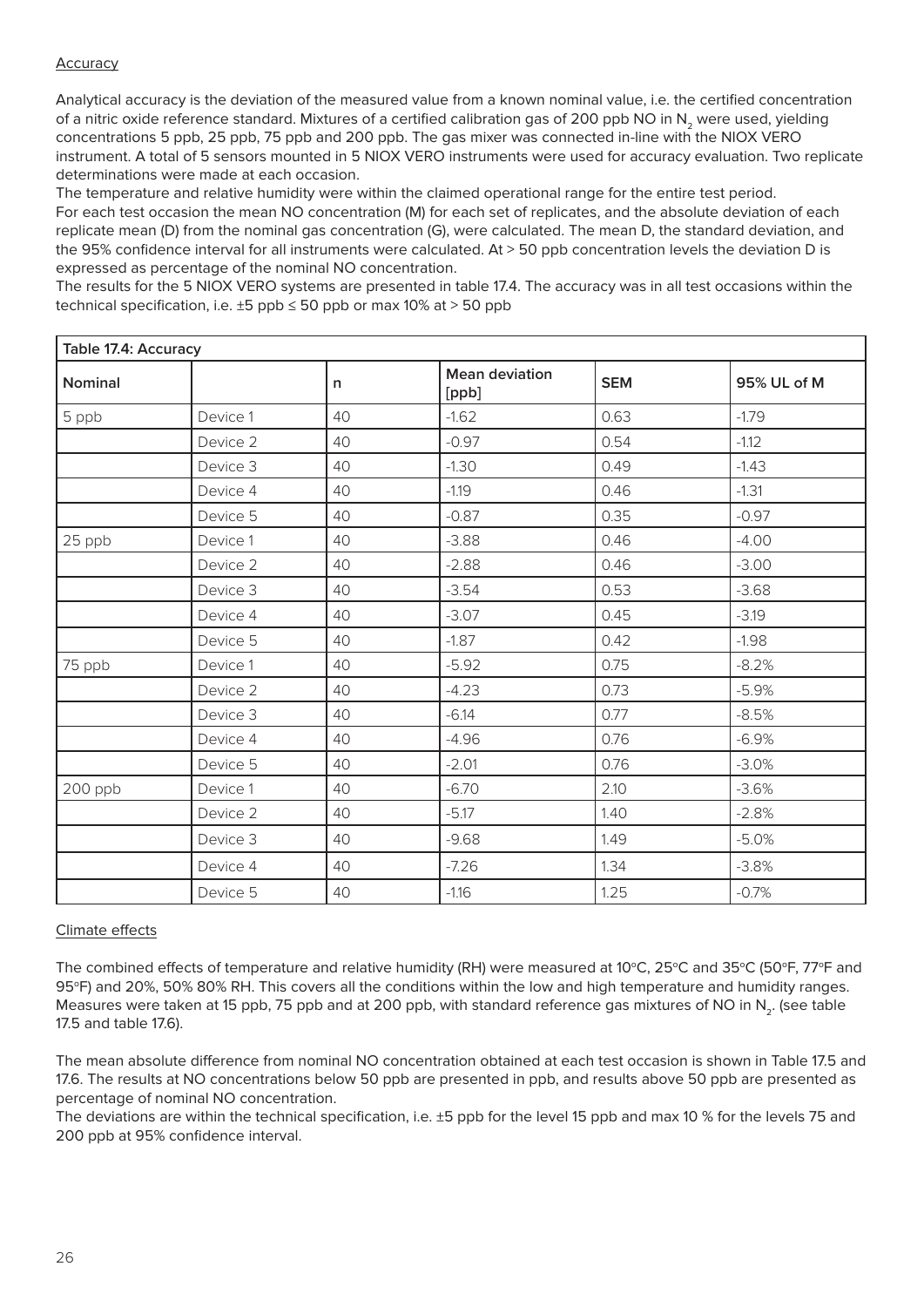| Table 17.5: absolute difference from nominal concentration 15 ppb |     |     |     |     |     |     |     |  |
|-------------------------------------------------------------------|-----|-----|-----|-----|-----|-----|-----|--|
| <b>Test Number</b>                                                |     |     | 3   |     | 5   | h   |     |  |
| Temp. [C]                                                         | 10  | 10  | 25  | 25  | 25  | 35  | 35  |  |
| RH%                                                               | 20  | 50  | 20  | 50  | 80  | 50  | 80  |  |
| Nom. Conc. [ppb]                                                  | 15  | 15  | 15  | 15  | 15  | 15  | 15  |  |
| Average Dev. [ppb]                                                | 0.9 | 0.4 | 0.3 | 0.0 | 0.4 | 0.9 | 1.4 |  |
| Stdv [ppb]                                                        | 0.8 | 1.4 | 0.9 | 1.2 | 1.9 | 2.0 | 2.1 |  |
| Conf. Int. [ppb]                                                  | 0.3 | 0.6 | 0.4 | 0.5 | 0.7 | 0.8 | 0.8 |  |
| UCL [ppb]                                                         | 1.2 | 0.9 | 0.6 | 0.5 | 1.2 |     | 2.2 |  |

|                    | Table 17.6: relative difference from nominal concentrations 75 and 200 ppb |     |     |     |     |     |     |     |     |     |      |     |              |                  |
|--------------------|----------------------------------------------------------------------------|-----|-----|-----|-----|-----|-----|-----|-----|-----|------|-----|--------------|------------------|
| <b>Test Number</b> |                                                                            |     |     |     | 3'  |     | 4   |     | 5.  |     | 6    |     |              |                  |
| Temp. [C]          |                                                                            | 10  |     | 10  |     | 25  |     | 25  |     | 25  |      | 35  |              | 35               |
| RH%                |                                                                            | 20  |     | 50  |     | 20  |     | 50  |     | 80  |      | 50  |              | 80               |
| Nom. Conc. [ppb]   | 75                                                                         | 200 | 75  | 200 | 75  | 200 | 75  | 200 | 75  | 200 | 75   | 200 | 75           | 200              |
| Average Dev. [ppb] | 8.1                                                                        | 2.1 | 6.8 | .3  | 5.4 | 0.7 | 4.1 | 1.4 | 2.8 | 1.0 | 1.4  | 0.4 | $O^{\prime}$ | O.1              |
| Stdv [ppb]         | 4.6                                                                        | 3.6 | 6.0 | 3.4 | 7.3 | 3.3 | 8.6 | 3.4 | 9.8 | 3.4 | 11.0 | 4.3 | 12.2         | 4.5              |
| Conf. Int. [ppb]   | .4                                                                         | 1.2 | 1.9 | 1.1 | 2.4 | 1.1 | 2.8 | 1.2 | 3.3 | 11  | 3.7  | 1.5 | 4.2          | 1.5              |
| UCL [ppb]          | 9.5                                                                        | 3.3 | 8.7 | 2.4 | 7.8 | 1.8 | 6.9 | 2.6 | 6.0 | 2.1 | 5.1  | 1.9 | 4.3          | 1.6 <sub>1</sub> |

Interference of analytically determined interfering substances

Sensor interference levels were tested in a laboratory setting, by generating the applicable concentrations of each substance and measuring the sensor signal. Substances were selected based on their oxidizing potential, which could interfere with the electrochemical signal for NO detection. The concentrations were in the same range or higher than expected concentration of each substance in exhaled breath [57, 58]. The interference is calculated in relation to the highest NO level in the measurement range, i.e. 300 ppb. The applicable concentration of each substance was generated, the gas stream was fed to the sensor by a gas-mixer, and the sensor signal was measured. All tests were performed at normal ambient conditions; Temperature between 68 and 75° F/ 20 and 24°C, relative humidity between 45 and 55%.

Nitrogen dioxide and hydrogen sulfide were the only detected interferents, according to table 17.7 below. When using NIOX VERO, the patient first inhales through a mouthpiece connected to a scrubber that eliminates Nitric Oxide and Nitrogen Dioxide and also other contaminants from the ambient air.

| Table 17.7 Interfering substances                  |                             |                                                                            |                                                |  |  |  |  |  |  |
|----------------------------------------------------|-----------------------------|----------------------------------------------------------------------------|------------------------------------------------|--|--|--|--|--|--|
| <b>Substance</b>                                   | <b>Concentration tested</b> | <b>Expected concentrations in</b><br>exhaled breath of healthy<br>subjects | Sensor Interference, equiv-<br>alent to ppb NO |  |  |  |  |  |  |
| Acetaldehyde                                       | 1000 ppm                    | $100$ ppb                                                                  | Non detectable                                 |  |  |  |  |  |  |
| Acetone                                            | 100 ppm                     | 10 ppm                                                                     | Non detectable                                 |  |  |  |  |  |  |
| Acetonitrile                                       | 500 ppm                     | 100 ppb                                                                    | Non detectable                                 |  |  |  |  |  |  |
| Ammonia                                            | 100 ppm, balance air        | $0.5$ ppm                                                                  | Non detectable                                 |  |  |  |  |  |  |
| Carbon dioxide (CO <sub>2</sub> )                  | 5% Vol, balance air         | 8%                                                                         | Non detectable                                 |  |  |  |  |  |  |
| Carbon monoxide (CO)                               | 250 ppm, balance air        | 50 ppm                                                                     | Non detectable                                 |  |  |  |  |  |  |
| Ethanol                                            | 1000 ppm, balance air       | 165 ppm                                                                    | Non detectable                                 |  |  |  |  |  |  |
| Hydrogen (H2)                                      | 500 ppm, balance nitrogen   | 50 ppm                                                                     | Non detectable                                 |  |  |  |  |  |  |
| Hydrogen peroxide (H <sub>2</sub> O <sub>2</sub> ) | 500 ppm, balance air        | 1 ppm                                                                      | Non detectable                                 |  |  |  |  |  |  |
| Hydrogen sulfide (H <sub>2</sub> S)                | 1 ppm, balance nitrogen     | 1 ppm                                                                      | 2.0                                            |  |  |  |  |  |  |
| <b>Isoprene</b>                                    | 1000 ppm, balance air       | 1 ppm                                                                      | Non detectable                                 |  |  |  |  |  |  |
| Nitrogen dioxide (NO <sub>2</sub> )                | 9.2 ppm, balance nitrogen   | 200 ppb                                                                    | 2.5                                            |  |  |  |  |  |  |
| Oxygen (O <sub>2</sub> )                           | 100% Volume                 | 21%                                                                        | Non detectable                                 |  |  |  |  |  |  |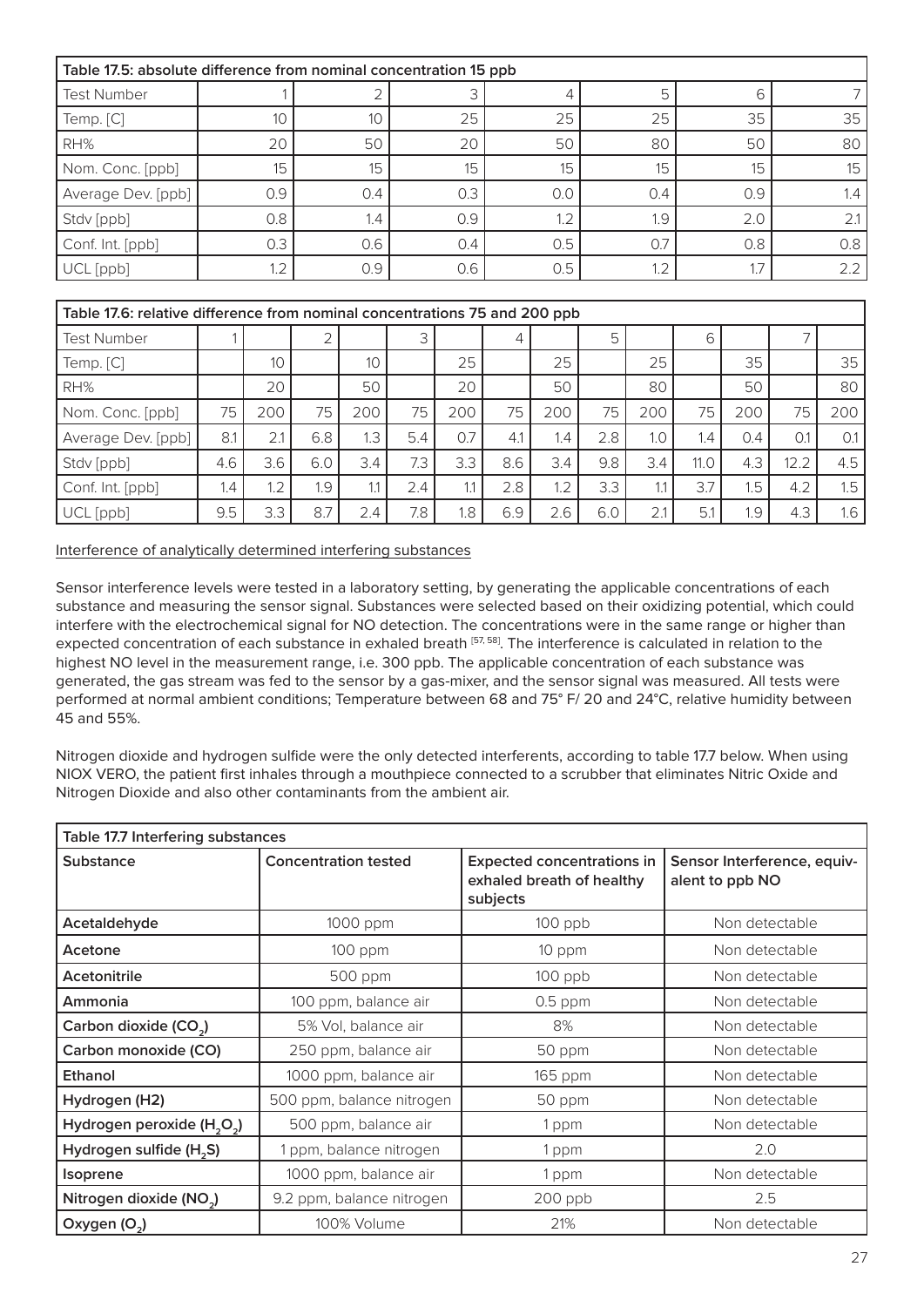#### Interference of exogenous substances

A clinical validation study was performed to assess the influence of exogenous substances (chewing gum, carbonated beverage and mouthwash) on FeNO measured with NIOX VERO [AER-049]. The subjects were healthy volunteers between 20 and 65 years of age, (12 planned, 12 analyzed).

The primary endpoint was the difference between baseline FeNO and FeNO measured directly after exposure, in addition to measurements taken at one and two hours after exposure to each exogenous substance.

The results of this study show that there is little or no effect of exogenous substances on the measurement of exhaled nitric oxide. The differences that were seen were all within the performance characteristics of the NIOX VERO.

# **18. Operating Conditions**

Ensure stable operating conditions by avoiding placement of the instrument in direct sunlight, near sources radiating heat, or ventilation. NIOX VERO® operates during the following conditions:

NO in ambient air up to 300 ppb

To verify NO in ambient air, perform an ambient measurement, see User Manual.

Temperature range of 50 to 95° F

An atmospheric pressure range of 700 hPa to 1060 hPa

A relative humidity range of 20 to 80 %, non-condensing

Performance shall be sustained when measuring continuously at a rate of up to 10 measurements / hour.

Measurement cycle groups of 20 measurements / hour with sustained performance for one hour, with a minimum of 30 minutes in between each measurement cycle group of 20 measurements / hour.

#### **18.1 Calibration**

The manufacturer performs calibration for each NIOX VERO® Sensor. No additional calibration is needed during the lifetime of the sensor.

#### **18.2 Quality Control**

Built-in quality control functions continuously monitor functionality and detect any potential drift from zero baseline.

### **19. Routine Maintenance**

Please refer to NIOX VERO® User Manual.

#### **20. Periodic Service**

No periodic service is performed.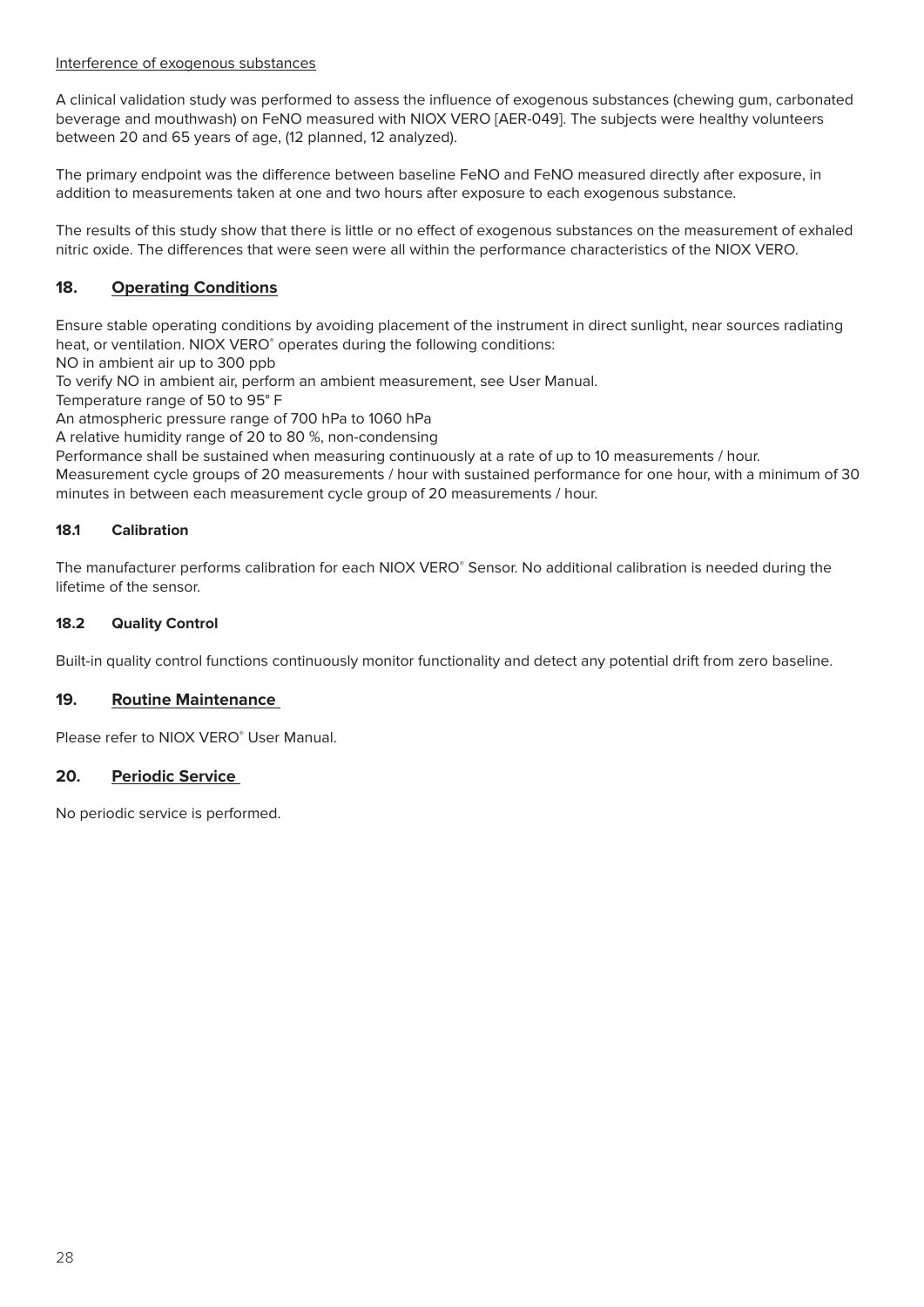# **21. Manufacturer Information**

Representative in North America: Circassia Inc. Morrisville, NC 27560 Phone: 866-275-6469 Fax: 877-630-6469

All questions regarding technical and application support in North America region: Phone: 866-275-6469 E-mail: nioxtechsupport.us@circassia.com

Responsible Manufacturer: Circassia AB Hansellisgatan 13 SE-754 50 Uppsala Sweden

www.circassia.com www.niox.com

NIOX VERO® is RoHS compliant. Copyright © 2022 Circassia AB, Uppsala, Sweden.

Circassia's NIOX products are protected by a number of patents in the US, Europe and a range of other countries. Circassia is a registered trademark of Circassia Limited. NIOX, NIOX MINO and NIOX VERO are registered trademarks of Circassia AB.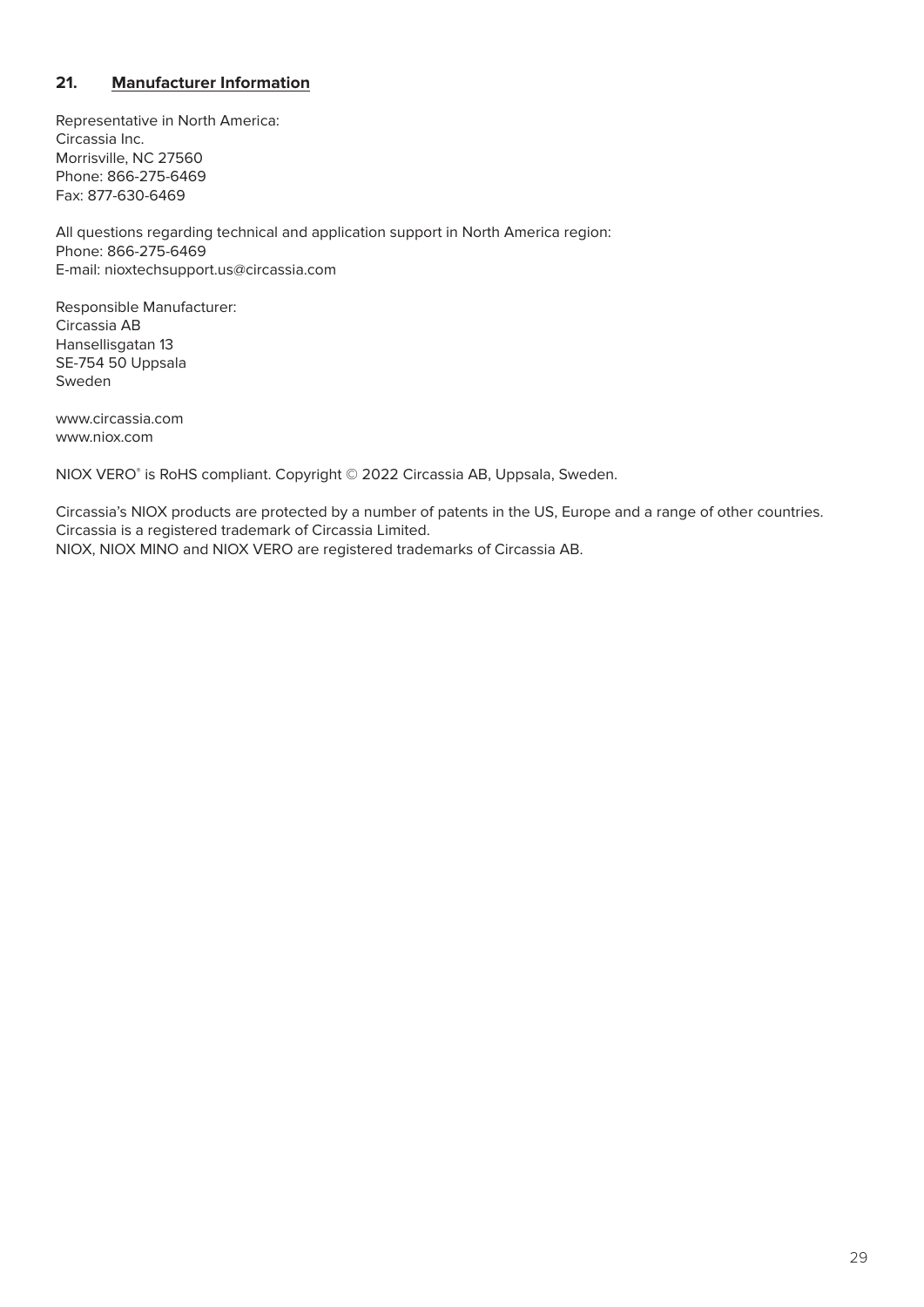# 22. Bibliogaphy

- [1] L. E. Gustafsson, A. M. Leone, M. G. Persson, N. P. Wiklund, and S. Moncada, "Endogenous nitric oxide is present in the exhaled air of rabbits, guinea pigs and humans," Biochem. Biophys. Res. Commun., vol. 181, no. 2, pp. 852–857, Dec. 1991.
- [2] K. Alving, E. Weitzberg, and J. M. Lundberg, "Increased amount of nitric oxide in exhaled air of asthmatics," Eur. Respir. J., vol. 6, no. 9, pp. 1368–1370, Oct. 1993.
- [3] Z. Zietkowski, A. Bodzenta-Lukaszyk, M. M. Tomasiak, R. Skiepko, and M. Szmitkowski, "Comparison of exhaled nitric oxide measurement with conventional tests in steroid-naive asthma patients," J. Investig. Allergol. Clin. Immunol., vol. 16, no. 4, pp. 239–246, 2006.
- [4] R. A. Covar, S. J. Szefler, R. J. Martin, D. A. Sundstrom, P. E. Silkoff, J. Murphy, D. A. Young, and J. D. Spahn, "Relations between exhaled nitric oxide and measures of disease activity among children with mild-to-moderate asthma," J. Pediatr., vol. 142, no. 5, pp. 469–475, May 2003.
- [5] C. M. Salome, A. M. Roberts, N. J. Brown, J. Dermand, G. B. Marks, and A. J. Woolcock, "Exhaled nitric oxide measurements in a population sample of young adults," Am. J. Respir. Crit. Care Med., vol. 159, no. 3, pp. 911–916, Mar. 1999.
- [6] R. C. Strunk, S. J. Szefler, B. R. Phillips, R. S. Zeiger, V. M. Chinchilli, G. Larsen, K. Hodgdon, W. Morgan, C. A. Sorkness, R. F. Lemanske, and Childhood Asthma Research and Education Network of the National Heart, Lung, and Blood Institute, "Relationship of exhaled nitric oxide to clinical and inflammatory markers of persistent asthma in children," J. Allergy Clin. Immunol., vol. 112, no. 5, pp. 883–892, Nov. 2003.
- [7] M. A. Berry, D. E. Shaw, R. H. Green, C. E. Brightling, A. J. Wardlaw, and I. D. Pavord, "The use of exhaled nitric oxide concentration to identify eosinophilic airway inflammation: an observational study in adults with asthma," Clin. Exp. Allergy J. Br. Soc. Allergy Clin. Immunol., vol. 35, no. 9, pp. 1175–1179, Sep. 2005.
- [8] L. P. Malmberg, H. Turpeinen, P. Rytilä, S. Sarna, and T. Haahtela, "Determinants of increased exhaled nitric oxide in patients with suspected asthma," Allergy, vol. 60, no. 4, pp. 464–468, Apr. 2005.
- [9] T. J. Warke, P. S. Fitch, V. Brown, R. Taylor, J. D. M. Lyons, M. Ennis, and M. D. Shields, "Exhaled nitric oxide correlates with airway eosinophils in childhood asthma," Thorax, vol. 57, no. 5, pp. 383–387, May 2002.
- [10] C. Lex, F. Ferreira, A. Zacharasiewicz, A. G. Nicholson, P. L. Haslam, N. M. Wilson, T. T. Hansel, D. N. R. Payne, and A. Bush, "Airway eosinophilia in children with severe asthma: predictive values of noninvasive tests," Am. J. Respir. Crit. Care Med., vol. 174, no. 12, pp. 1286–1291, Dec. 2006.
- [11] D. N. Payne, I. M. Adcock, N. M. Wilson, T. Oates, M. Scallan, and A. Bush, "Relationship between exhaled nitric oxide and mucosal eosinophilic inflammation in children with difficult asthma, after treatment with oral prednisolone," Am. J. Respir. Crit. Care Med., vol. 164, no. 8 Pt 1, pp. 1376–1381, Oct. 2001.
- [12] L. M. van den Toorn, S. E. Overbeek, J. C. de Jongste, K. Leman, H. C. Hoogsteden, and J. B. Prins, "Airway inflammation is present during clinical remission of atopic asthma," Am. J. Respir. Crit. Care Med., vol. 164, no. 11, pp. 2107–2113, Dec. 2001.
- [13] D. W. Reid, D. P. Johns, B. Feltis, C. Ward, and E. H. Walters, "Exhaled nitric oxide continues to reflect airway hyperresponsiveness and disease activity in inhaled corticosteroid-treated adult asthmatic patients," Respirol. Carlton Vic, vol. 8, no. 4, pp. 479–486, Dec. 2003.
- [14] I. Meyts, M. Proesmans, and K. De Boeck, "Exhaled nitric oxide corresponds with office evaluation of asthma control," Pediatr. Pulmonol., vol. 36, no. 4, pp. 283–289, Oct. 2003.
- [15] C. Delgado-Corcoran, N. Kissoon, S. P. Murphy, and L. J. Duckworth, "Exhaled nitric oxide reflects asthma severity and asthma control:," Pediatr. Crit. Care Med., vol. 5, no. 1, pp. 48–52, Jan. 2004.
- [16] K. Alving, C. Janson, and L. Nordvall, "Performance of a new hand-held device for exhaled nitric oxide measurement in adults and children," Respir. Res., vol. 7, p. 67, 2006.
- [17] A. D. Smith, J. O. Cowan, K. P. Brassett, S. Filsell, C. McLachlan, G. Monti-Sheehan, G. P. Herbison, and D. R. Taylor, "Exhaled Nitric Oxide: A Predictor of Steroid Response," Am. J. Respir. Crit. Care Med., vol. 172, no. 4, pp. 453–459, Aug. 2005.
- [18] "ATS/ERS Recommendations for Standardized Procedures for the Online and Offline Measurement of Exhaled Lower Respiratory Nitric Oxide and Nasal Nitric Oxide, 2005," Am. J. Respir. Crit. Care Med., vol. 171, no. 8, pp. 912–930, Apr. 2005.
- [19] R. S. Zeiger, S. J. Szefler, B. R. Phillips, M. Schatz, F. D. Martinez, V. M. Chinchilli, R. F. Lemanske, R. C. Strunk, G. Larsen, J. D. Spahn, L. B. Bacharier, G. R. Bloomberg, T. W. Guilbert, G. Heldt, W. J. Morgan, M. H. Moss, C. A. Sorkness, L. M. Taussig, and Childhood Asthma Research and Education Network of the National Heart, Lung, and Blood Institute, "Response profiles to fluticasone and montelukast in mild-to-moderate persistent childhood asthma," J. Allergy Clin. Immunol., vol. 117, no. 1, pp. 45–52, Jan. 2006.
- [20] P. E. Silkoff, M. Carlson, T. Bourke, R. Katial, E. Ogren, and S. J. Szefler, "The Aerocrine exhaled nitric oxide monitoring system NIOX is cleared by the US Food and Drug Administration for monitoring therapy in asthma," J. Allergy Clin. Immunol., vol. 114, no. 5, pp. 1241–1256, Nov. 2004.
- [21] A. F. Massaro, B. Gaston, D. Kita, C. Fanta, J. S. Stamler, and J. M. Drazen, "Expired nitric oxide levels during treatment of acute asthma," Am. J. Respir. Crit. Care Med., vol. 152, no. 2, pp. 800–803, Aug. 1995.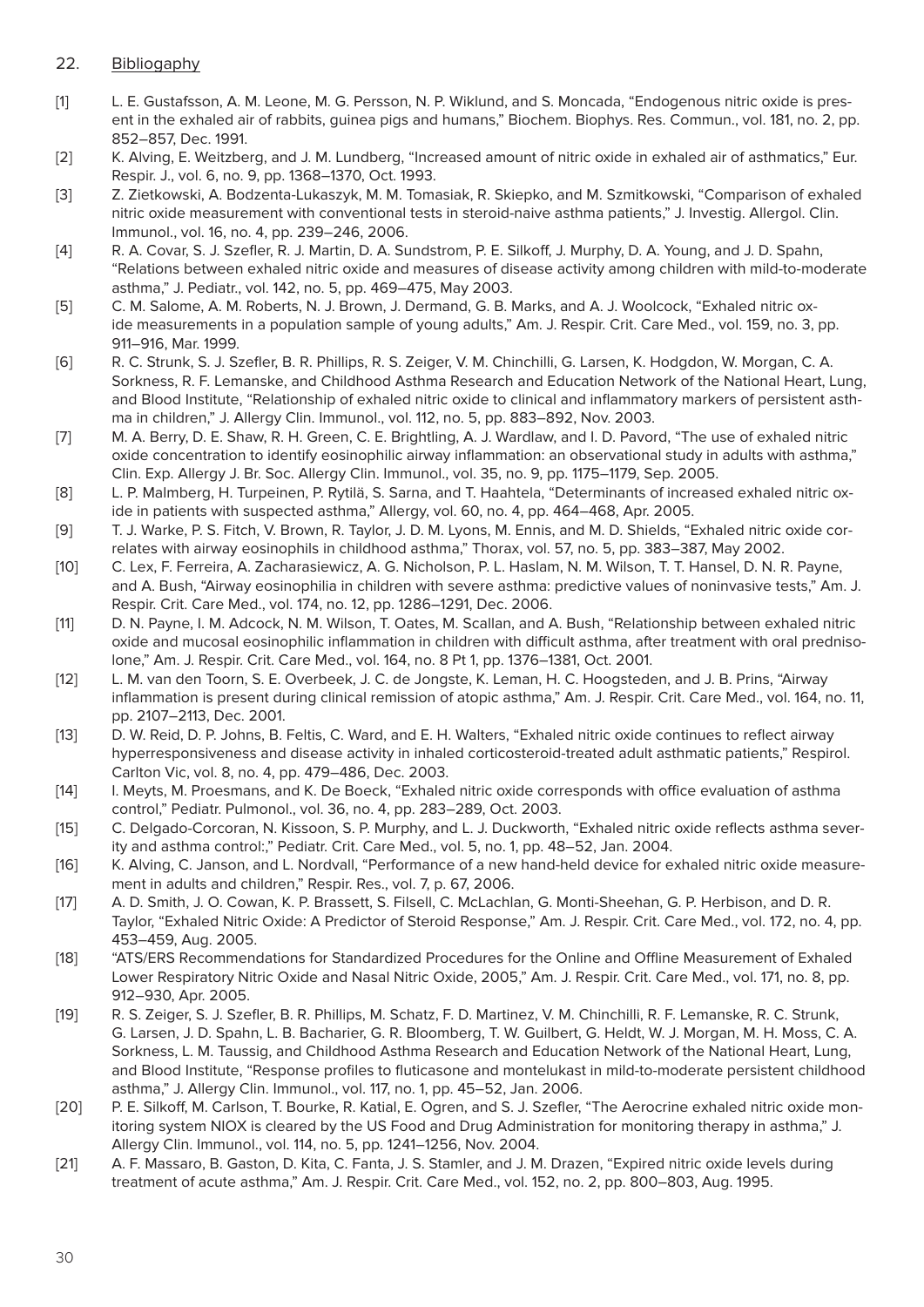- [22] C. A. Sorkness, R. F. Lemanske, D. T. Mauger, S. J. Boehmer, V. M. Chinchilli, F. D. Martinez, R. C. Strunk, S. J. Szefler, R. S. Zeiger, L. B. Bacharier, G. R. Bloomberg, R. A. Covar, T. W. Guilbert, G. Heldt, G. Larsen, M. H. Mellon, W. J. Morgan, M. H. Moss, J. D. Spahn, L. M. Taussig, and Childhood Asthma Research and Education Network of the National Heart, Lung, and Blood Institute, "Long-term comparison of 3 controller regimens for mild-moderate persistent childhood asthma: the Pediatric Asthma Controller Trial," J. Allergy Clin. Immunol., vol. 119, no. 1, pp. 64–72, Jan. 2007.
- [23] P. E. Silkoff, P. McClean, M. Spino, L. Erlich, A. S. Slutsky, and N. Zamel, "Dose-response relationship and reproducibility of the fall in exhaled nitric oxide after inhaled beclomethasone dipropionate therapy in asthma patients," Chest, vol. 119, no. 5, pp. 1322–1328, May 2001.
- [24] M. J. Lanz, D. Y. Leung, and C. W. White, "Comparison of exhaled nitric oxide to spirometry during emergency treatment of asthma exacerbations with glucocorticoids in children," Ann. Allergy Asthma Immunol. Off. Publ. Am. Coll. Allergy Asthma Immunol., vol. 82, no. 2, pp. 161–164, Feb. 1999.
- [25] Y. G. Tsai, M. Y. Lee, K. D. Yang, D. M. Chu, Y. S. Yuh, and C. H. Hung, "A single dose of nebulized budesonide decreases exhaled nitric oxide in children with acute asthma," J. Pediatr., vol. 139, no. 3, pp. 433–437, Sep. 2001.
- [26] H. Bisgaard, L. Loland, and J. A. Oj, "NO in exhaled air of asthmatic children is reduced by the leukotriene receptor antagonist montelukast," Am. J. Respir. Crit. Care Med., vol. 160, no. 4, pp. 1227–1231, Oct. 1999.
- [27] B. J. Lipworth, O. J. Dempsey, I. Aziz, and A. M. Wilson, "Effects of adding a leukotriene antagonist or a long-acting beta(2)-agonist in asthmatic patients with the glycine-16 beta(2)-adrenoceptor genotype," Am. J. Med., vol. 109, no. 2, pp. 114–121, Aug. 2000.
- [28] A. D. Smith, J. O. Cowan, K. P. Brassett, G. P. Herbison, and D. R. Taylor, "Use of Exhaled Nitric Oxide Measurements to Guide Treatment in Chronic Asthma," N. Engl. J. Med., vol. 352, no. 21, pp. 2163–2173, May 2005.
- [29] R. A. Dweik, P. B. Boggs, S. C. Erzurum, C. G. Irvin, M. W. Leigh, J. O. Lundberg, A.-C. Olin, A. L. Plummer, D. R. Taylor, and American Thoracic Society Committee on Interpretation of Exhaled Nitric Oxide Levels (FENO) for Clinical Applications, "An official ATS clinical practice guideline: interpretation of exhaled nitric oxide levels (FENO) for clinical applications," Am. J. Respir. Crit. Care Med., vol. 184, no. 5, pp. 602–615, Sep. 2011.
- [30] O. Torre, D. Olivieri, P. J. Barnes, and S. A. Kharitonov, "Feasibility and interpretation of FENO measurements in asthma patients in general practice," Respir. Med., vol. 102, no. 10, pp. 1417–1424, Oct. 2008.
- [31] A. H. Henriksen, M. Sue-Chu, T. L. Holmen, A. Langhammer, and L. Bjermer, "Exhaled and nasal NO levels in allergic rhinitis: relation to sensitization, pollen season and bronchial hyperresponsiveness," Eur. Respir. J., vol. 13, no. 2, pp. 301–306, Feb. 1999.
- [32] G. Rolla, L. Brussino, M. T. Bertero, P. Colagrande, M. Converso, C. Bucca, S. Polizzi, and F. Caligaris-Cappio, "Increased nitric oxide in exhaled air of patients with systemic lupus erythematosus," J. Rheumatol., vol. 24, no. 6, pp. 1066–1071, Jun. 1997.
- [33] C. Söderman, A. Leone, V. Furst, and M. G. Persson, "Endogenous nitric oxide in exhaled air from patients with liver cirrhosis," Scand. J. Gastroenterol., vol. 32, no. 6, pp. 591–597, Jun. 1997.
- [34] D. Cordeiro, A. Rudolphus, E. Snoey, and G.-J. Braunstahl, "Utility of nitric oxide for the diagnosis of asthma in an allergy clinic population," Allergy Asthma Proc., vol. 32, no. 2, pp. 119–126, Mar. 2011.
- [35] K. Ansarin, J. M. Chatkin, I. M. Ferreira, C. A. Gutierrez, N. Zamel, and K. R. Chapman, "Exhaled nitric oxide in chronic obstructive pulmonary disease: relationship to pulmonary function," Eur. Respir. J., vol. 17, no. 5, pp. 934–938, May 2001.
- [36] K. Alving and A. Malinovschi, "Basic aspects of exhaled nitric oxide," in Exhaled Biomarkers, I. Horvath and J. C. de Jongste, Eds. European Respiratory Society, 2010, pp. 1–31.
- [37] A.-C. Olin, A. Aldenbratt, A. Ekman, G. Ljungkvist, L. Jungersten, K. Alving, and K. ToréN, "Increased nitric oxide in exhaled air after intake of a nitrate-rich meal," Respir. Med., vol. 95, no. 2, pp. 153–158, Feb. 2001.
- [38] I. Narang, "Nitric oxide in chronic airway inflammation in children: diagnostic use and pathophysiological significance," Thorax, vol. 57, no. 7, pp. 586–589, Jul. 2002.
- [39] G. Rolla, P. Colagrande, E. Scappaticci, G. Chiavassa, L. Dutto, S. Cannizzo, C. Bucca, M. Morello, S. Bergerone, D. Bardini, A. Zaccagna, P. Puiatti, C. Fava, and G. Cortese, "Exhaled nitric oxide in systemic sclerosis: relationships with lung involvement and pulmonary hypertension," J. Rheumatol., vol. 27, no. 7, pp. 1693–1698, Jul. 2000.
- [40] A. Malinovschi, V. Backer, H. Harving, and C. Porsbjerg, "The value of exhaled nitric oxide to identify asthma in smoking patients with asthma-like symptoms," Respir. Med., vol. 106, no. 6, pp. 794–801, Jun. 2012.
- [41] W. J. Anderson, P. M. Short, P. A. Williamson, and B. J. Lipworth, "Inhaled Corticosteroid Dose Response Using Domiciliary Exhaled Nitric Oxide in Persistent Asthma: The Feno type Trial," CHEST J., vol. 142, no. 6, p. 1553, Dec. 2012.
- [42] E. S. Koster, J. A. M. Raaijmakers, S. J. H. Vijverberg, and A.-H. Maitland-van der Zee, "Inhaled corticosteroid adherence in paediatric patients: the PACMAN cohort study: ASTHMA THERAPY ADHERENCE IN CHILDREN," Pharmacoepidemiol. Drug Saf., vol. 20, no. 10, pp. 1064–1072, Oct. 2011.
- [43] A. Bodini, D. Peroni, A. Loiacono, S. Costella, R. Pigozzi, E. Baraldi, A. L. Boner, and G. L. Piacentini, "Exhaled nitric oxide daily evaluation is effective in monitoring exposure to relevant allergens in asthmatic children.," Chest, vol. 132, no. 5, pp. 1520–1525, Nov. 2007.
- [44] N. A. Hanania, S. Wenzel, K. Rosén, H.-J. Hsieh, S. Mosesova, D. F. Choy, P. Lal, J. R. Arron, J. M. Harris, and W. Busse, "Exploring the Effects of Omalizumab in Allergic Asthma: An Analysis of Biomarkers in the EXTRA Study," Am. J. Respir. Crit. Care Med., vol. 187, no. 8, pp. 804–811, Apr. 2013.